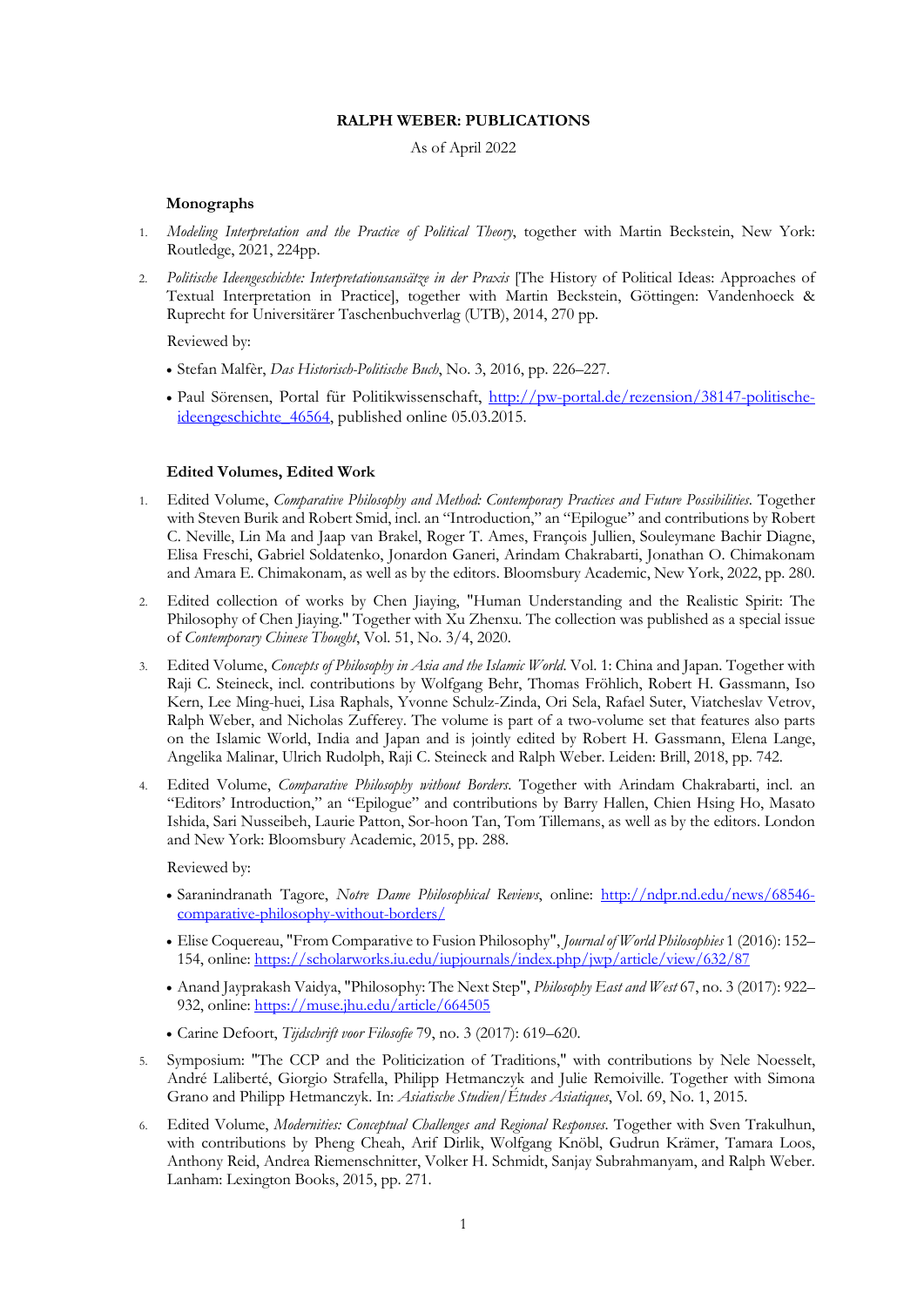7. "Author Meets Critics: Discussions on Roger T. Ames's Confucian Role Ethics: A Vocabulary", with contributions by William Kelii Akina, Daniel A. Bell, Sarah Mattice, May Sim, Ralph Weber, Wen Haiming and Zhang Xianglong and Responses by Roger T. Ames. Together with Wen Haiming. In: *Frontiers of Philosophy in China*, Vol. 7, No. 4, 2012, 598–661.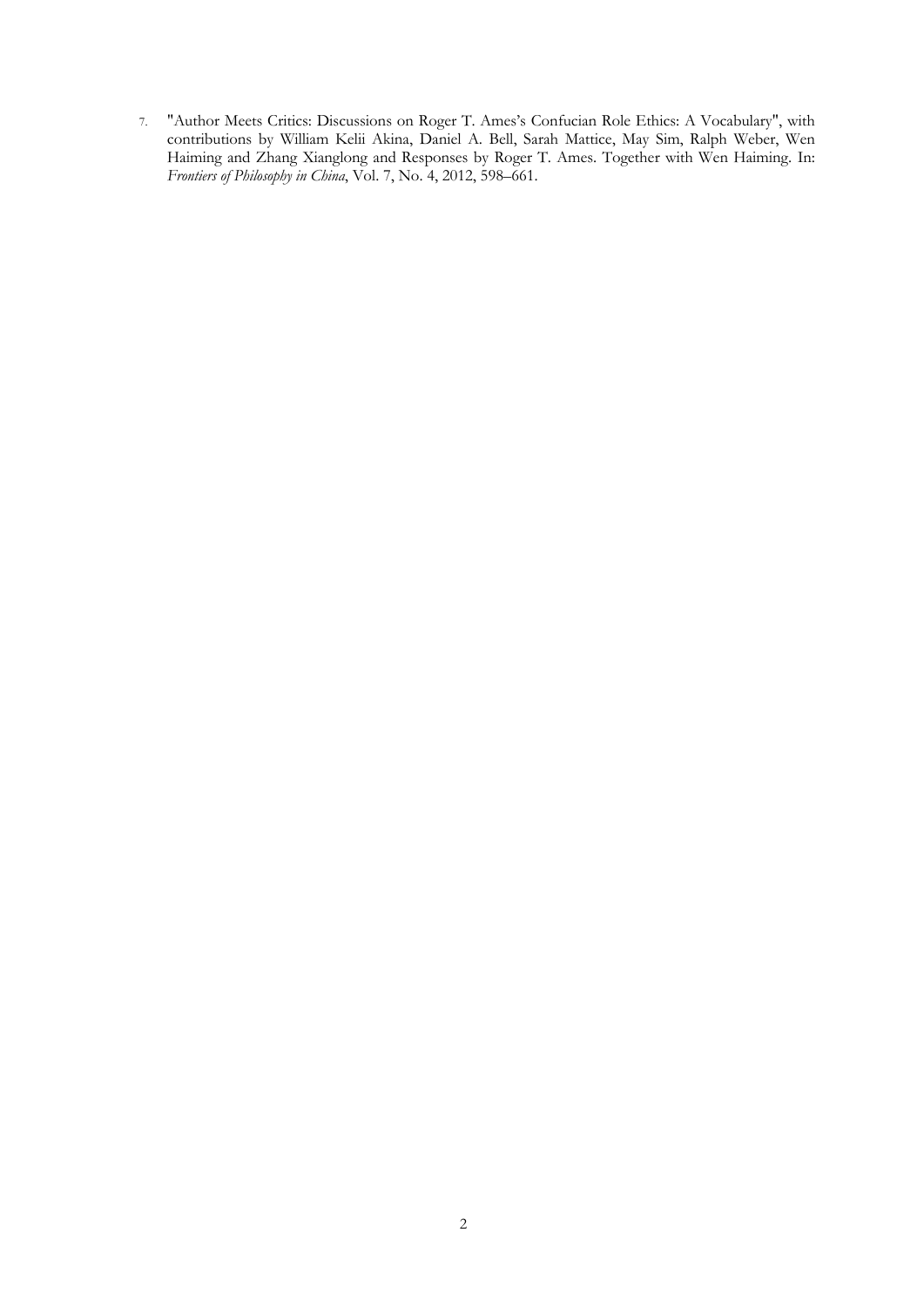#### **Articles in Double Blind Peer Reviewed Journals**

- 1. "Politics of Immobility: Global Knowledge Production and the Study of Europe in Asia." Together with Silvana Tarlea. In: *Journal for Common Market Studies*, Vol. 59, No. 1, 2021, 371–387.
- 2. "Popular Representation from Above: On Recognizing the Distance Paradox." In: *Philosophy East and West*, Vol. 71, No. 1, 2021, 108-129.
- 3. "Methodenpluralismus in der Politischen Ideengeschichte." Together with Martin Beckstein. In: *Zeitschrift für Politik*, Vol. 65, No. 1, 2018, 3–21.
- 4. "On the Contemporary Study of Chinese Philosophy in Europe." In: *Journal of Chinese Philosophy*, Vol. 42, No. 3/4, 2015 [2017], 371–396.
- 5. "A Bibliography on 'Chinese Philosophy' in Europe, 2007–2014." In: *Journal of Chinese Philosophy*, Vol. 42, No. 3/4, 2015 [2017], 397–418.
- 6. "Gibt es Ansätze deliberativer Demokratie in China? Bemerkungen zur Debatte über das Zeguo-Experiment." Together with Thomas Fröhlich. In: *Politische Vierteljahresschrift*, Sonderheft 51, 2016, 550– 566.
- 7. "Representing Tradition: An Analysis of Tu Weiming's Confucianism." In: *International Communication of Chinese Culture*, Vol. 3, No. 2, 2016, 229–260.
- 8. "Ideas of Justice in Reconstructions of Confucian Justice." Together with Tim Murphy. In: *Asian Philosophy*, Vol. 26, No. 2, 2016, 99–118.
- 9. "Confucian Political Philosophy for Non-Confucians." In: *Frontiers of Philosophy in China*, Vol. 10, No. 4, 2015, 547–567.
- 10. "Is It Scripture, or Not? On Moments of Conceptual Tertium Datur." In: *Contributions to the History of Concepts*, Vol. 10, No. 1, 2015, 27–44.
- 11. "Controversy over 'Jullien': or where and what is China, philosophically speaking?" In: *Journal of Chinese Philosophy*, Vol. 41, No. 3/4, 2014, 361–377.
- 12. "Comparative Philosophy and the *tertium*: Comparing what with what, and in what Respect?" In: *Dao: A Journal of Comparative Philosophy,* Vol. 12, No. 2, 2014, 151–171.

[Discussed by Ruth Chang and others: http://warpweftandway.com/2014/06/24/discussioncomparative-philosophy/#more-29349]

- 13. "'Who Are We?' An Essay on Richard Rorty, Rhetoric and Politics", together with Giorgio Baruchello, in *The European Legacy*, Vol. 19, No. 2, 2014, 197–214.
- 14. "'How to Compare?' On the Methodological State of Comparative Philosophy." In: *Philosophy Compass*, Vol. 8, No. 7, 2013, 593–603.
- 15. "Why Talk about Chinese Metaphysics?" In: *Frontiers of Philosophy in China*, Vol. 8, No. 1, 2013, 99–119.
- 16. "A Stick which May Be Grabbed by Either End: Sino-Hellenic Studies in the Mirror of Comparative Philosophy" In: *International Journal of the Classical Tradition*, Vol. 20, No. 1/2, 2013, 1–14.
- 17. "At the Papini Hotel On Pragmatism in the Study of International Relations." Together with Ulrich Franke, in *European Journal of International Relations*, Vol. 18, No. 4, 2012, 669–691.
- 18. "Limits of Scripture and Limits of Reason: On Confucianism and 'Scriptural Reasoning.'" In *Sino-Christian Studies: An International Journal of Bible, Theology and Philosophy*, No. 13, 2012, 27–57.
- 19. "Wang Hui's Re-Imagination of Asia and Europe." In: *Europa Regional*, Vol. 17, No. 4, 2011 [2009], 221– 228.
- 20. "Confucianizing Socrates and Socratizing Confucius On Comparing *Analects* 13:18 and the *Euthyphro*." Together with Tim Murphy. In: *Philosophy East and West*, Vol. 60, No. 2, April 2010, 187–206.
- 21. "Rhetorics of Authority: Leviticus and the *Analects* Compared." Together with Garrett Barden. In: *Asiatische Studien/Études Asiatiques*, Vol. 64, No. 1, 2010, 173–240.
- 22. "North-South? Pitfalls of Dividing the World by Words." Together with Julian Eckl. In: *Third World Quarterly*, Vol. 28, No. 1, February 2007, 3–23.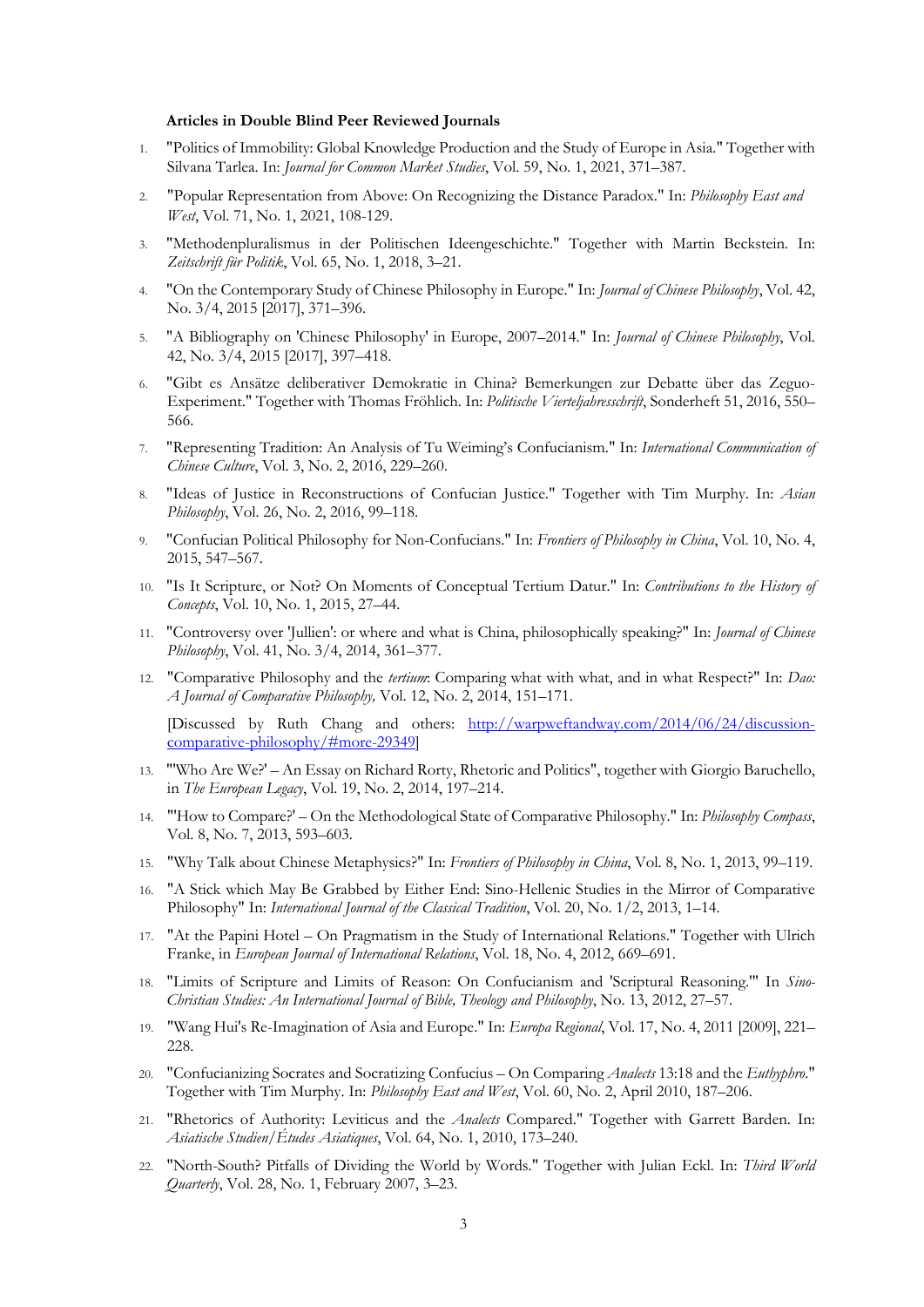- 23. "Að færa út veginn: Um samrýmanleika heimspeki Derrida og kínverskrar heimspekiorðræðu (Broadening the Way: On Commensurability between Derrida's Philosophy and Chinese Philosophical Narratives)." Together with Geir Sigurdsson, and translated by Geir Sigurdsson. In: *Hugur (Journal of the Icelandic Philosophical Society)*, Vol. 17, 2006, 62–78. (in Icelandic)
- 24. "Oneness and Particularity in Chinese Natural Cosmology: The Notion *tianrenheyi*." In: *Asian Philosophy*, Vol. 15, No. 2, July 2005, 191–205.

### **Other Articles and Book Chapters**

- 1. "Comparative Philosophy and Comparison." In: Mark van Hoecke and Maurice Adams (eds.), *Comparative Methods in Law, Humanities and Social Sciences*, Cheltenham / Northampton, MA: Edward Elgar, 2021, 149–174.
- 2. "Chinas neue Weltordnung und alte Debatten zum politischen Wesen der Menschenrechte." Together with Eva Pils. In: *Zeitschrift für Europarecht (EUZ)*, Vol. 23, No. 5 (September), 2021, 182–195.
- 3. "Der «Chinesische Traum» und die Suche nach dem Platz an der Sonne." In: MoneyMuseum Zürich (ed.), *China: Eine Grossmacht im Wandel – Grenzen und Freiräume*, Zürich: Conzett Verlag by Sunflower Foundation, 2021, 17-23.
- 4. "Towards Post-Comparative Philosophy: Interview with Ralph Weber." Interviewed by Nevad Kahteran. In: *Asian Studies*, Vol. 9, No. 2, 2021, 211–221. Also published in: Nevad Kahteran, *The Role of Comparative Philosophy in Bosnia and Herzegovina: Philosophising at the Big Fault Line*, Newcastle upon Tyne: Cambridge Scholars Publishing, 2021, 163–174.
- 5. "Tu Weiming: The Global Confucian". In: David Elstein (ed.), *Dao Companion to Contemporary Confucian Philosophy*, Dordrecht: Springer, 2020, 345-366.
- 6. "[Preface] Human Understanding and the Realistic Spirit: The Philosophy of Chen Jiaying." Together with Xu Zhenxu. In: *Contemporary Chinese Thought*, Vol. 51, No. 3/4, 2020, 175–181.
- 7. "Die andere Mitte/Re-centering the Middle East". Together with Madeleine Herren. In: *UNI NOVA*, Nr. 133, 2019, 34-35, online: https://www.unibas.ch/en/Research/Uni-Nova/Uni-Nova-133/Uni-Nova-133-Re-centering-the-Middle-East.html.
- 8. Madeleine Herren, Cornelia Knab, Teresa Pullano, Christa Tobler and Ralph Weber, "A Discussion on 'European Global Studies'". In: *Global Europe: Basel Papers on Europe in a Global Perspective*, Nr. 116, 2018, 28pp.
- 9. "The Politics of Studying Europe in China". Together with Silvana Tarlea. In: *Europe Now*, Issue 18, June 2018, online: https://www.europenowjournal.org/2018/06/04/the-politics-of-studying-europe-inchina/.
- 10. "Philosophy, Tu Weiming and Tu Weiming's 'The Continuity of Being (1984).'" In: Raji C. Steineck and Ralph Weber (eds.), *Concepts of Philosophy in Asia and the Islamic World*, Vol. 1: China and Japan, Leiden: Brill, 2018, 428-456.
- 11. "Introduction: 'What is Chinese Philosophy'," together with Robert H. Gassmann. In: Raji C. Steineck and Ralph Weber (eds.), *Concepts of Philosophy in Asia and the Islamic World*, Vol. 1: China and Japan, Leiden: Brill, 2018, 53–68.
- 12. "Introduction: The Concept of Philosophy in Asia and the Islamic World", together with Robert H. Gassmann, Elena Louisa Lange, Angelika Malinar, Ulrich Rudolph and Raji C. Steineck. In: Raji C. Steineck and Ralph Weber (eds.), *Concepts of Philosophy in Asia and the Islamic World*, Vol. 1: China and Japan, Leiden: Brill, 2018, 1–49.
- 13. "Reply to Ouyang Xiao". In: *Philosophy East and West*, Vol. 68, No. 1, 2018, 256–261.
- 14. "Drei konfuzianische Fürstenspiegel: die *Xinyu* des Lu Jia, das Memorandum von Zhu Xi an Kaiser Xiaozong, und das *Mingyi daifang lu* des Huang Zongxi". In: Mariano Delgado and Volker Leppin (eds.), *Die gute Regierung: Fürstenspiegel in Religionen und Kulturen*, Stuttgart: Kohlhammer/Fribourg: Academic Press, 2017, 259–275.
- 15. "All about Fiction: European Global Studies, Chinese Studies and Sinology". In: *Global Europe: Basel Papers on Europe in a Global Perspective*, Nr. 111, 2016, 18pp.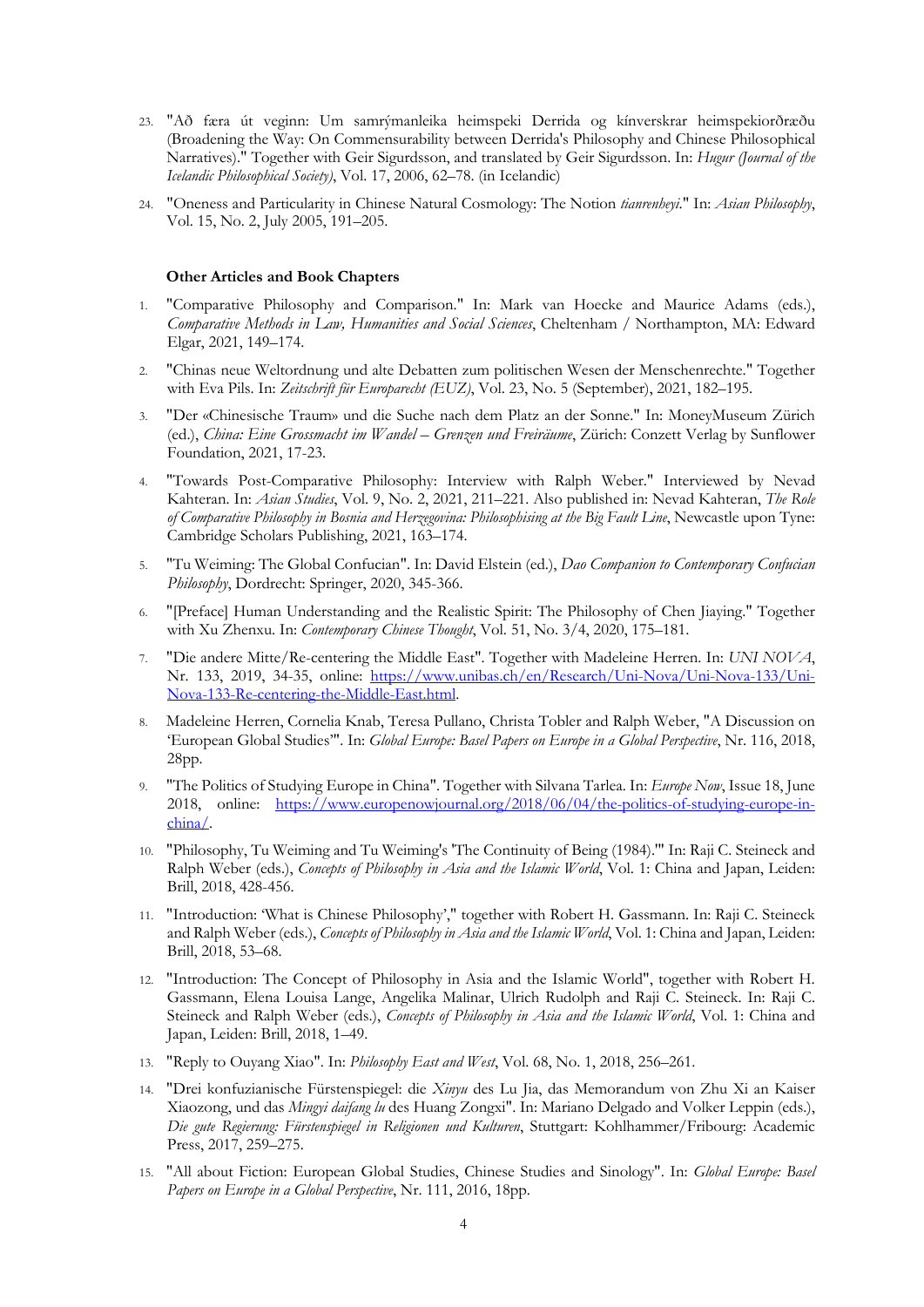- 16. "On Comparing Ancient Chinese and Greek Ethics: The tertium comparationis as Tool of Analysis and Evaluation". In: Richard King (ed.), *The Good Life and Conceptions of Life in Early China and Græco-Roman Antiquity*, Berlin: De Gruyter, 2015, 29–56.
- 17. "Authority: Of German Rhinos and Chinese Tigers". In: Arindam Chakrabarti and Ralph Weber, *Comparative Philosophy without Borders*, London and New York: Bloomsbury Academic, 2015, 143–174.
- 18. "In Search of Numbers and Substance: On a Current Confucian Revival in the PRC". In: Nataša Visočnik and Jana Rošker (eds.), *Contemporary East Asia and the Confucian Revival*. Cambridge: Cambridge Scholars Publishing, 2015, 171–190.
- 19. "Introduction Special Section: The Chinese Communist Party and the Politicization of Traditions". Together with Simona Grano and Philipp Hetmanczyk. In: *Asiatische Studien/Études Asiatiques*, Vol. 69, No. 1, 2015, 157–164.
- 20. "What Is 'Modernities' a Plural of? A Rhetorical Analysis of Some Recent Uses". In: Sven Trakulhun and Ralph Weber (eds.), *Delimiting Modernities: Conceptual Challenges and Regional Responses*. Lanham: Lexington Books, 2015, 25–48.
- 21. "Modernities: Editors' Introduction", together with Sven Trakulhun. In: Sven Trakulhun and Ralph Weber (eds.), *Delimiting Modernities: Conceptual Challenges and Regional Responses*. Lanham: Lexington Books, 2015, ix–xxiv.
- 22. "On Comparative Approaches to Rhetoric in Ancient China". In: *Asiatische Studien/Études Asiatiques*, Vol. 68, No. 4, 2014, 925–935.
- 23. "On Wang Hui's Contribution to an Asian School of Chinese International Relations". In: Emilian Kavalski and Niv Horesh (eds.), *Asian Thought on China's Changing International Relations*, Basingstoke: Palgrave Macmillan, 2014, 76–94.
- 24. "What about the Billeter-Jullien Debate? And what Was It about?". In *Philosophy East and West*, Vol. 64, No. 1, 2014, 228–237.
- 25. "Konfuzianische Selbstkultivierung bei Tu Weiming." In: Marcus Schmücker and Fabian Heubel (eds.), *Dimensionen der Selbstkultivierung. Beiträge des Forums für Asiatische Philosophie*, Freiburg: Karl Alber Verlag, 2013, 310–334.
- 26. "Making the Implicit Explicit An Analysis of Some Comparative Claims in Guo Yi's Discussion of Chinese and European Philosophy." In: Guo Yi, Sasa Josofovic and Asuman Lätzer-Lasar (eds.), *Metaphysical Foundations of Knowledge and Ethics in Chinese and European Philosophy*, Morphomata Reihe, München: Wilhelm Fink Verlag, 2013, 203–214.
- 27. "Raimon Panikkar, and what 'philosophy' is comparative philosophy comparing?". In: *Cirpit Review*, No. 4, March 2013, 167–176.
- 28. "Politik, Konfuzianismus und konfuzianische politische Philosophie in der VR China heute." In: *Widerspruch – Münchner Zeitschrift für Philosophie*, Nr. 56, 2013, 61-72. [An English translation is available online: http://warpweftandway.com/2013/01/25/weber-the-politics-of-confucian-politicalphilosophy]
- 29. "Konfuzianische Selbstkultivierung als Philosophem und Politikum". In: *polylog: Zeitschrift für interkulturelles Philosophieren*, Thematic Issue: Selbstkultivierung: Politik und Kritik im zeitgenössischen Konfuzianismus, Vol. 26, 2012, 19–42.
- 30. "Religio-Philosophical Roots." In: Gunnar Lind Haase Svendsen and Gert Tinggart Svendsen (eds.), *Handbook of Social Capital: The Troika of Sociology, Political Science and Economics* (Cheltenham: Edward Elgar, 2009), 107–123.
- 31. "*Cong* Political Theory *jiedu* «*Mengzi*» *fangfa* 从 Political Theory 解读«孟子»的方法 (Ways of Reading the *Book of Mencius* with a View to Political Theory)." Translated by He Jinli 何金俐. In: *Zhongwen Zixue Zhidao* 中文自学指导 [Reviews and Research on Chinese Literature], No. 1, January 2008, 45–49.
- 32. "New Confucian Political Philosophy Tu Wei-ming's Fiduciary Community." In: *Acta Orientalia Vilnensia*, Vol. 5, 2004, 92–103.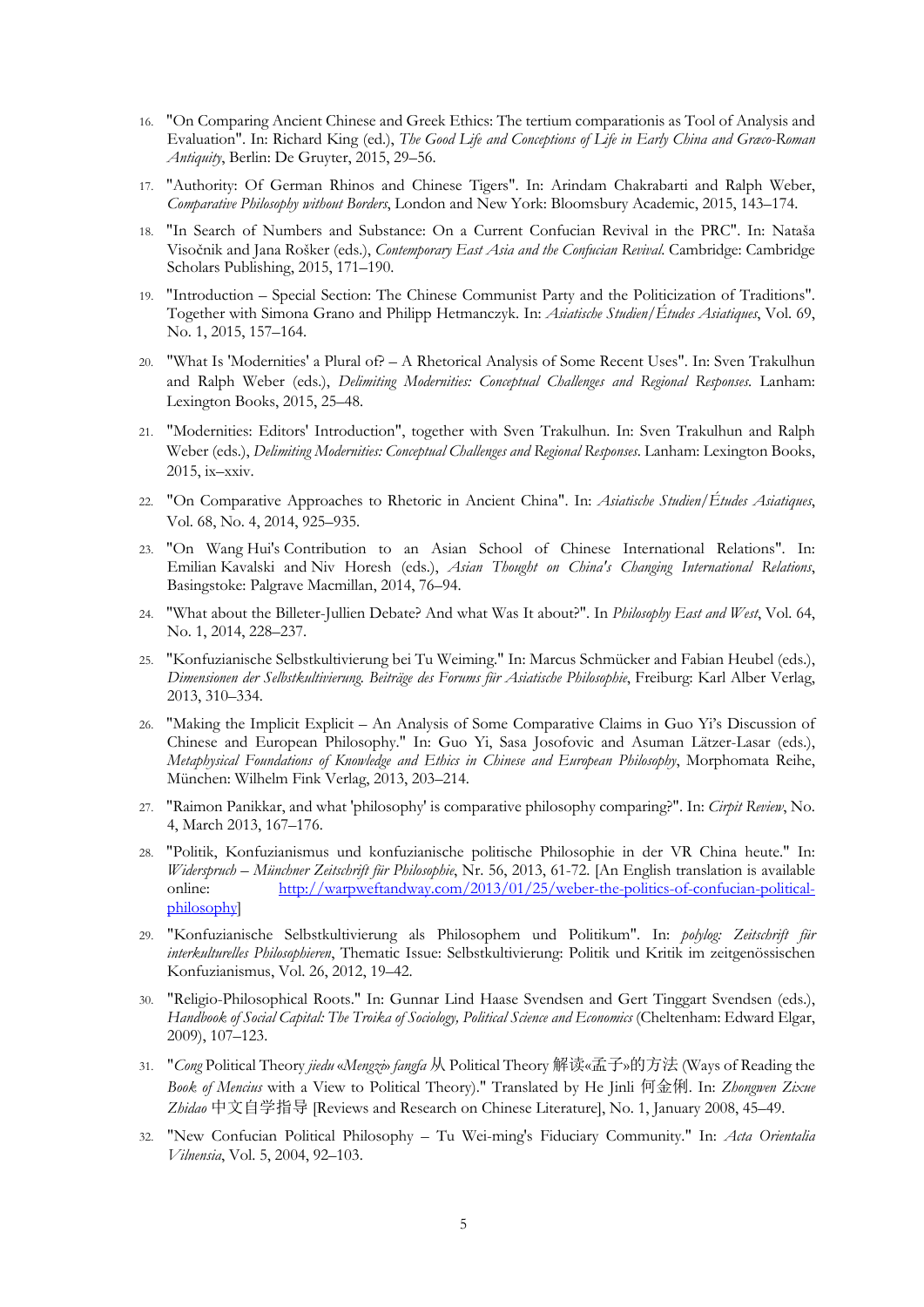33. "Xiong Shili Revisited: Tu Wei-ming's Perspective and Authentic Living." In: *Zhexuemen* 哲学门 [Beida Journal of Philosophy], Special Issue: Celebrating the 90th Anniversary of the Philosophy Department, April 2004, 48–62.

# **Translated Articles**

- 1. Chinese translation of "All about Fiction: European Global Studies, Chinese Studies and Sinology" as " 一切乎虚构:欧洲全球学, 中国学和汉学", trans. Yang Muhua 阳幕华 and Shi Hui 石绘. In: *Shijie Hanxue* 世界汉学 [World Sinology], Vol. 17, 2019, 1–11.
- 2. German translation of "Confucianizing Socrates and Socratizing Confucius On Comparing *Analects* 13:18 and the *Euthyphro*" as "Konfuzianischer Sokrates oder sokratischer Konfuzius? *Gespräche* 13:18 und *Euthyphron* im Vergleich" In: *Schriftstücke: Jahrbuch für Philosophie und Literaturwissenschaft*, trans. Lu Jiang, Vol. 1: Historisches Verstehen als Reminiszenz und Vision, 2015, 55–81.
- 3. Chinese translation of "Making the Implicit Explicit An Analysis of Some Comparative Claims in Guo Yi's Discussion of Chinese and European Philosophy" as "让含蓄的东西明确–对郭沂东西方哲学 讨论中某些比较断言的一种分析." In: 对郭, Sasa Josifovic, and Asuman Lätzer-Lasar (eds.), 知识 与伦理的形上学基础. 合肥: 安徽人民出版社, 2014, 196–206.
- 4. Chinese translation of "Controversy over 'Jullien': or where and what is China, philosophically speaking?" as "有关"于连"之论争 – 在哲学意义上, 中国何谓?中国何在?" trans. Zhao Jing 赵倞. In: *Shijie Hanxue* 世界汉学 [World Sinology], Vol. 13, 2014, 21–32.
- 5. Chinese translation of a shortened version of "Rhetorics of Authority: Leviticus and the *Analects* Compared" as "权威的修辞:《利未记》与《论语》的比较," trans. Cui Jieying 崔洁莹. In: *Shijie Hanxue* 世界汉学 [World Sinology], Vol. 10, 2012, 129–157.
- 6. Chinese translation of "Limits of Scripture and Limits of Reason: On Confucianism and 'Scriptural Reasoning'" as "经文的局限与理性的局限:论儒家与经文辩读," trans. Nangong Meifang 南宮梅 芳. In *Jidujiao Wenhua Xuekan* 基督教文化学刊 [Journal for the Study of Christian Culture], no. 26, 2011, 151–178.
- 7. Bosnian translation of an earlier version of "Philosophy, Tu Weiming and Tu Weiming's 'The Continuity of Being (1984)'" as "Filozofija, Tu Weiming i Tu Weimingov 'Kontinuitet Bitka' (1984)", trans. by Nevad Kahteran. In *Dialogue: Journal of the Academy of Sciences and Arts of Bosnia and Herzegovina*, No. 1-2, 2011, 188–212.
- 8. Chinese translation of "Confucianizing Socrates and Socratizing Confucius On Comparing *Analects* 13:18 and the *Euthyphro*" as "儒家化苏格拉底与苏格拉底化孔子:论语·子路》第18章与《欧蒂 弗罗篇》之比较." In: *Shijie Hanxue* 世界汉学 [World Sinology], trans. Zhang Jing 张靖, Vol. 7, 2011, 179–192.
- 9. Chinese translation of "New Confucian Political Philosophy Tu Wei-ming's Fiduciary Community": "*Zhengzhi zhexue shi yu zhong yu Du Weiming sixiang de jiaofeng* 政治哲学视域中与杜维明思想的交逢 (Engaging Tu Wei-ming's thought from a Political Philosophy viewpoint)." Translated by He Jinli 何金 俐. In: *Zhongwen Zixue Zhidao* 中文自学指导 (Reviews and Research on Chinese Literature), No. 1, January 2005, 46–50.

## **Reports**

1. "Unified message, rhizomatic delivery: A preliminary analysis of PRC/CCP influence and the united front in Switzerland," *Sinopsis – China in Context and Persepctive*, online: https://sinopsis.cz/wpcontent/uploads/2020/12/switzerland-rhizome.pdf, 18 December 2020.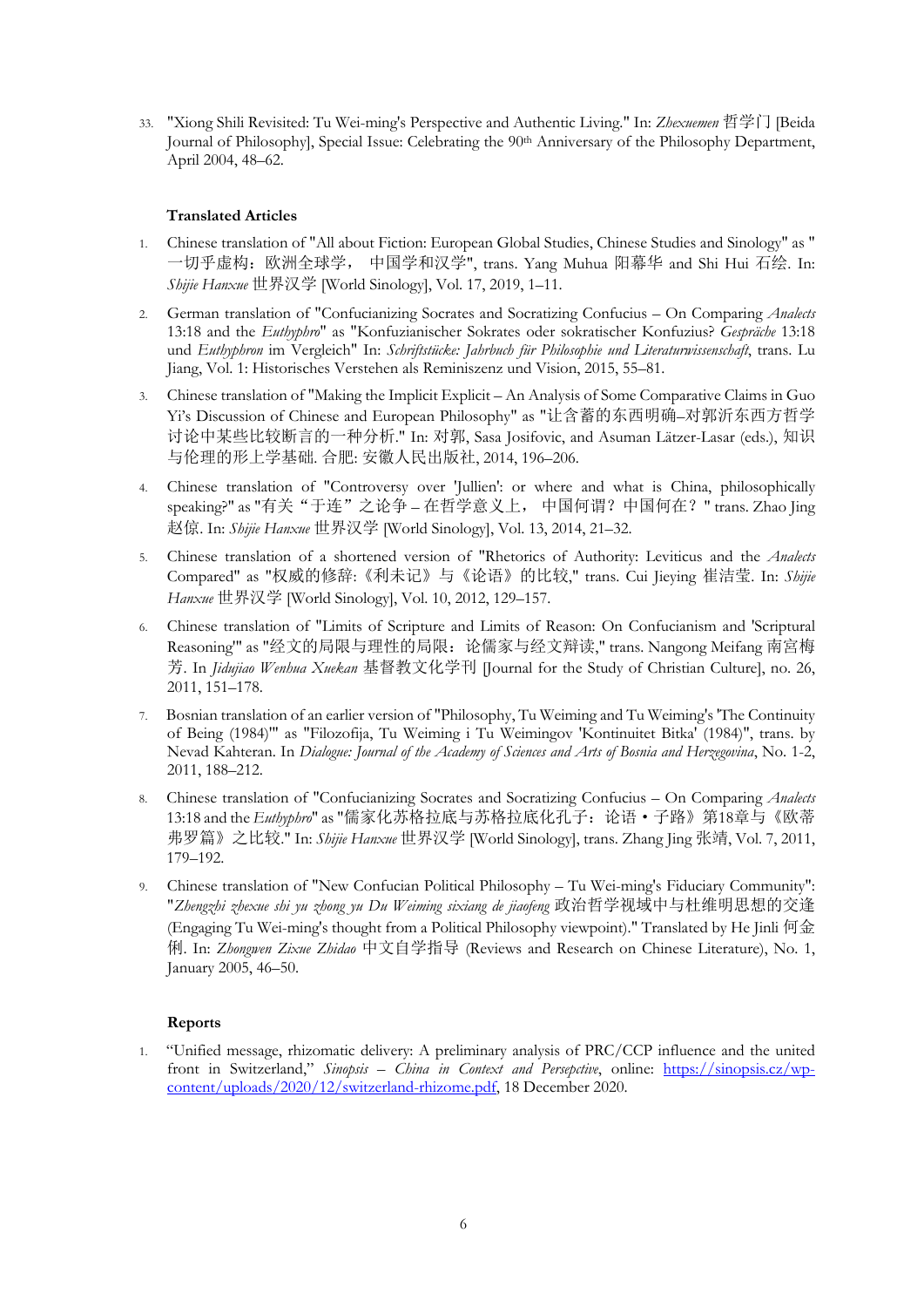### **Interviews, Media, Public Debates**

- 1. Interviewed for Tamedia article, «Neue Frau an der CS-Spitze verteidigte Uiguren-Lager», *Tamedia*, online: https://www.tagesanzeiger.ch/neue-frau-an-der-cs-spitze-verteidigt-uiguren-lager-164483175136, 30 March 2022.
- 2. Interviewed for CH Media article, «Der Ukraine-Krieg als Weckruf für die Schweiz: "Wir müssen lernen, wie wir mit autoritären Regimes umgehen"», *CH Media*, online: https://www.tagblatt.ch/schweiz/interview-der-ukraine-krieg-als-weckruf-fuer-die-schweiz-wirmuessen-lernen-wie-wir-mit-autoritaeren-regimes-umgehenld.2265217?mktcid=smch&mktcval=twpost\_2022-03-19&reduced=true, 19 March 2022.
- 3. Interviewed for Tamedia article, «Bleibt Putin bei seiner Linie, wird er von Xi Jinping irgendwann fallen gelassen», *Tamedia*, online: https://www.tagesanzeiger.ch/bleibt-putin-bei-seiner-linie-wird-er-von-xijinping-irgendwann-fallen-gelassen-762341950621, 17 March 2022.
- 4. Interviewed for Blick.ch article, «Chinas mögliche Reaktionen auf Putins Aggression und deren Auswirkungen – Putins Bitte bringt Xi in die Zwickmühle», *Blick.ch*, online: https://www.blick.ch/ausland/chinas-moegliche-reaktionen-auf-putins-aggression-und-derenauswirkungen-darum-hat-xi-jinping-fuer-den-krieg-nur-ein-laecheln-uebrig-id17317423.html, 14 March 2022.
- 5. «Eklat an der ETH Wenn ein angeblicher Schweinevergleich zur Staatsaffäre wird», *Radio SRF1 (Kultur-Aktualität)*, online: https://www.srf.ch/kultur/gesellschaft-religion/eklat-an-der-eth-wenn-einangeblicher-schweinevergleich-zur-staatsaffaere-wird?ns\_source=mobile&srg\_sm\_medium=tw, 14 March 2022.
- 6. Interviewed for NZZ Magazin article, «Russische Millionen für beliebte Schweizer Institutionen», *NZZ Magazin*, online: https://magazin.nzz.ch/nzz-am-sonntag/schweiz/russische-millionen-fuer-beliebteschweizer-institutionen-ld.1674305, 12 March 2022.
- 7. «Svizzera, neutralità olimpica in Cina?», *RSI News (Modem)*, online: https://www.rsi.ch/reteuno/programmi/informazione/modem/Svizzera-neutralità-olimpica-in-Cina-15009651.html?f=podcast-shows, 4 February 2022.
- 8. «China-Experte zu Olympischen Spielen in Peking: Nutzt das Regime die Spiele aktiv für seine Propaganda?», *Blick.tv*, online: https://www.blick.ch/sport/olympia/peking2022/china-experte-zuolympischen-spielen-in-peking-nutzt-das-regime-die-spiele-aktiv-fuer-seine-propagandaid17206592.html, 4 February 2022.
- 9. Interviewed for Blick.ch article, «Überschuldet, überaltert, überschätzt: China die kranke Supermacht», *Blick.ch*, online: https://www.blick.ch/ausland/ueberschuldet-ueberaltert-ueberschaetztchina-die-kranke-supermacht-id17204518.html, 4 February 2022.
- 10. Interviewed for portrait article in Le Temps, «Ralph Weber, chercheur suisse tourmenté par la Chine», *Le Temps*, online: https://www.letemps.ch/monde/ralph-weber-chercheur-suisse-tourmente-chine, 1 February 2022.
- 11. «Il Consiglio federale non va a Pechino», *RSI News*, online: https://www.rsi.ch/news/svizzera/Il-Consiglio-federale-non-va-a-Pechino-15043755.html, 26 January 2022.
- 12. «Beijing 2022 Zwischen Medaillen, Milliarden und Moral», *SRF Club*, online: https://www.srf.ch/play/tv/club/video/beijing-2022---zwischen-medaillen-milliarden-undmoral?urn=urn:srf:video:d0486c61-e6d1-4895-b89c-cc6f90c1b32c, 25 January 2022. Follow-up interview by Barbara Lüthi, online: https://twitter.com/BarbaraLuethi/status/1489504623509577729 (short version) and https://fb.watch/c6vLbR\_hnU/ (full interview), 4 February 2022.
- 13. «Olympia 2022 in Peking: Propagandaspiele ohne Meinungsfreiheit», *WDR (sport inside)*, online: https://www.ardmediathek.de/video/sport-inside/olympia-2022-in-peking-propagandaspiele-ohnemeinungsfreiheit/wdr/Y3JpZDovL3dkci5kZS9CZWl0cmFnLTU2ODI4M2NkLWM1NDMtNDU3 OS04NmNlLWE2MWJlMDk1MWZmYw, 23 January 2022. Also broadcasted by *ARD Sportschau*, online: https://www.sportschau.de/olympia/olympia-china-wintersportnation-100.html, 26 January 2022.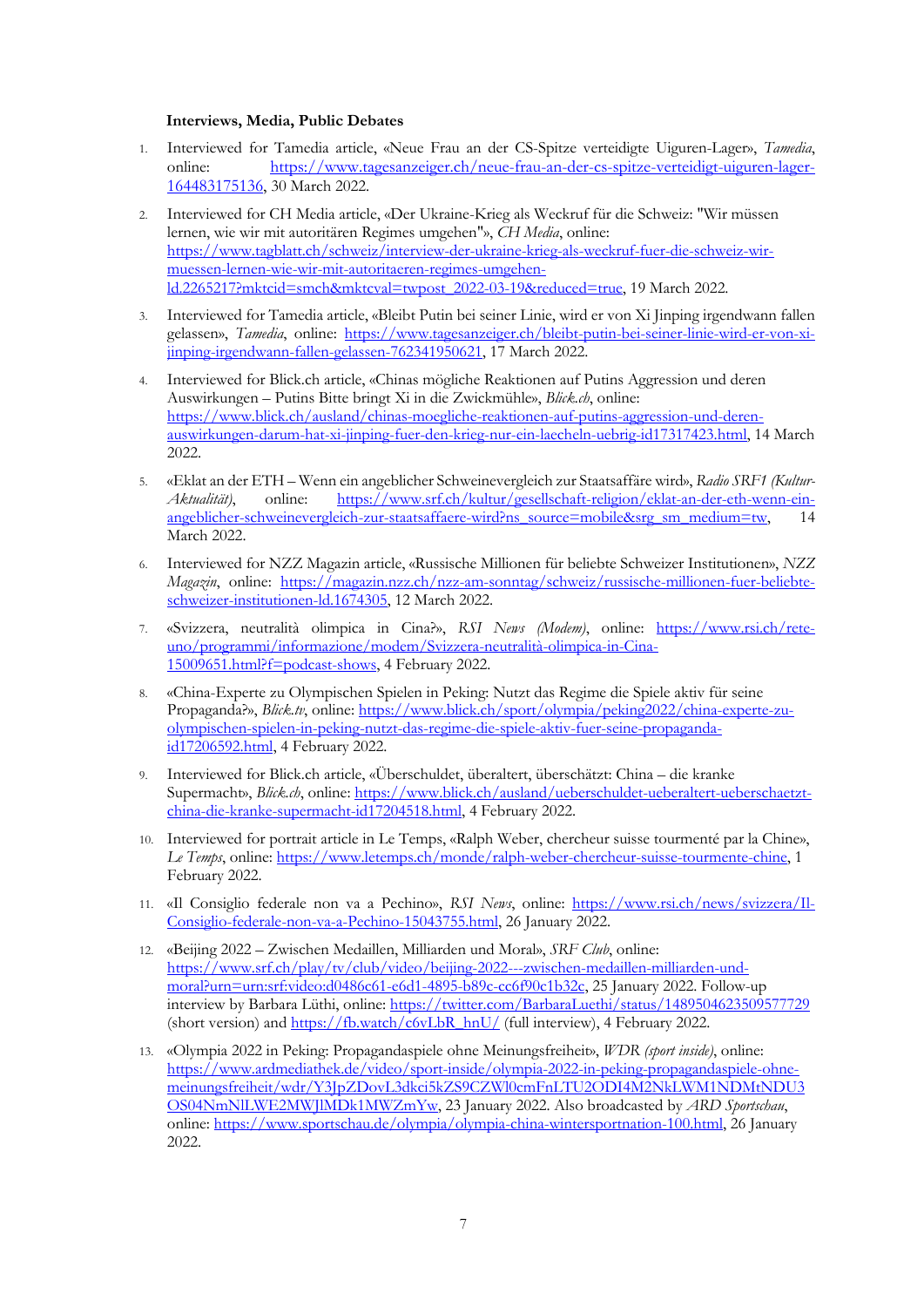- 14. «Das IOC und China eine unheilige Allianz», *WDR 5 (sport inside – der Podcast)*, online: https://www1.wdr.de/mediathek/audio/wdr5/sport-inside/index.html (interview from minute 47:50 to 55:40), 22 January 2022.
- 15. Interviewed for 20 Minuten article, «Chinas Antworten auf unsere 16 Fragen kommentiert von Ai Weiwei», *20 Minuten Online*, online: https://www.20min.ch/story/chinas-antworten-auf-unsere-16 fragen-kommentiert-von-ai-weiwei-375942743275, 10 January 2022.
- 16. «Ralph Weber: "Aufstieg Chinas? Es ist überhaupt nicht sicher, ob das so weitergeht"», *Nebelspalter (The Somm Show – Klar liberal),* online: https://www.nebelspalter.ch/ralph-weber-%C2%ABaufstieg-chinases-ist-ueberhaupt-nicht-sicher,-ob-das-so-weitergeht%C2%BB, 27 December 2021.
- 17. Interviewed for blue News article, «China-Experte Weber: "Es sind Tausende Leute in diesem System verschwunden"», *blue News*, online: https://www.bluewin.ch/de/sport/tennis/china-experte-weber-essind-tausende-leute-in-diesem-system-verschwunden-992977.html, 2 December 2021.
- 18. «Wissenschaft von Pekings Gnaden: Die globalen Aktivitäten des chinesischen Parteistaats stellen auch in Europa die akademische Freiheit in Frage. Es braucht eine überlegte liberaldemokratische Reaktion», *Schweizer Monat*, online: https://schweizermonat.ch/wissenschaft-von-pekings-gnaden/, December 2021/January 2022.
- 19. Interviewed by Rahel Jud, «Interview mit China-Experte Ralph Weber (Teil II)», *tibetfocus – Vereinsmagazin der Gesellschaft Schweizerisch-Tibetische Freundschaft GSTF*, online: https://gstf.org/2021/09/20/interview-mit-prof-dr-ralph-weber-im-tibetfocus-tf-153/, Vol. 154, Dezember 2021.
- 20. Interviewed for Blick.ch article, «Angst um Tennis-Star Peng Shuai: Es ist nicht unüblich, dass in China Leute verschwinden», *Blick.ch* online: https://www.blick.ch/sport/tennis/angst-um-tennis-star-pengshuai-es-ist-nicht-unueblich-dass-in-china-leute-verschwinden-id17002035.html, 20 November 2021.
- 21. Interviewed for FAZ article, «Rauswurf bei Credit Suisse: Ai Weiwei schlägt zurück», *Frankfurter Allgemeine Zeitung FAZ*, online: https://www.faz.net/aktuell/wirtschaft/unternehmen/wie-ai-weiweisich-gegen-die-credit-suisse-wehren-will-17643146.html?GEPC=s3, 20 November 2021.
- 22. Interviewed for St. Galler Tagblatt article, «Der Preis für mangelnde kulturelle Sensibilität: Untersuchungsbericht entlastet HSG von Vorwürfen», *St. Galler Tagblatt*, online: https://www.tagblatt.ch/ostschweiz/ressort-ostschweiz/hsg-und-china-der-preis-fuer-mangelndekulturelle-sensibilitaet-untersuchungsbericht-entlastet-hsg-von-vorwuerfen-ld.2216846?reduced=true, 19 November 2021.
- 23. «Chinapolitik nach Prinzip Hoffnung» (Op-Ed), *Schaffhauser Nachrichten*, online: https://www.shn.ch/forum-meinung/forum/2021-11-18/chinapolitik-nach-prinzip-hoffnung, 18 November 2021.
- 24. «Städtepartnerschaft: Klareres Auftreten von Basel gefordert», *Radio SRF1 (Regionaljournal Basel Baselland)*, online: https://www.srf.ch/audio/regionaljournal-basel-baselland/staedtepartnerschaftklareres-auftreten-von-basel-gefordert?partId=12083966&ns\_source=mobile&srg\_sm\_medium=tw, 3 November 2021.
- 25. «Wie unbedenklich ist Solothurns «Freundschaft» zu China?», *Radio SRF 1 (Regionaljournal Aargau Solothurn)*, online: https://www.srf.ch/audio/regionaljournal-aargau-solothurn/wie-unbedenklich-istsolothurns-freundschaft-zu-china?id=12079803, 27 October 2021.
- 26. «Schweiz unterschreibt China-Deklaration nicht mehr», *Radio SRF1 (Echo der Zeit)*, online: https://www.srf.ch/audio/echo-der-zeit/schweiz-unterschreibt-china-deklaration-nichtmehr?partId=12076794&ns\_source=mobile&srg\_sm\_medium=tw, 22 October 2021.
- 27. Interviewed for CH Media article, «Weinende Milliardäre, verschwundene Schauspielerinnen und Milliarden von Schweizer Rentenfranken: Was Xis neuer Sozialismus alles durcheinanderbringt», *CH Media*, online: https://www.luzernerzeitung.ch/wirtschaft/china-weinende-milliardaereverschwundene-schauspielerinnen-und-milliarden-von-schweizer-rentenfranken-was-xis-neuersozialismus-alles-durcheinander-bringt-ld.2199407, 9 October 2021.
- 28. Interviewed for 20 Minuten article, «Das passiert am geheimen Diplomaten-Treffen zwischen den USA und China», 20 Minuten Online, online: https://www.20min.ch/story/das-passiert-am-geheimendiplomaten-treffen-zwischen-den-usa-und-china-200982388282, 6 October 2021.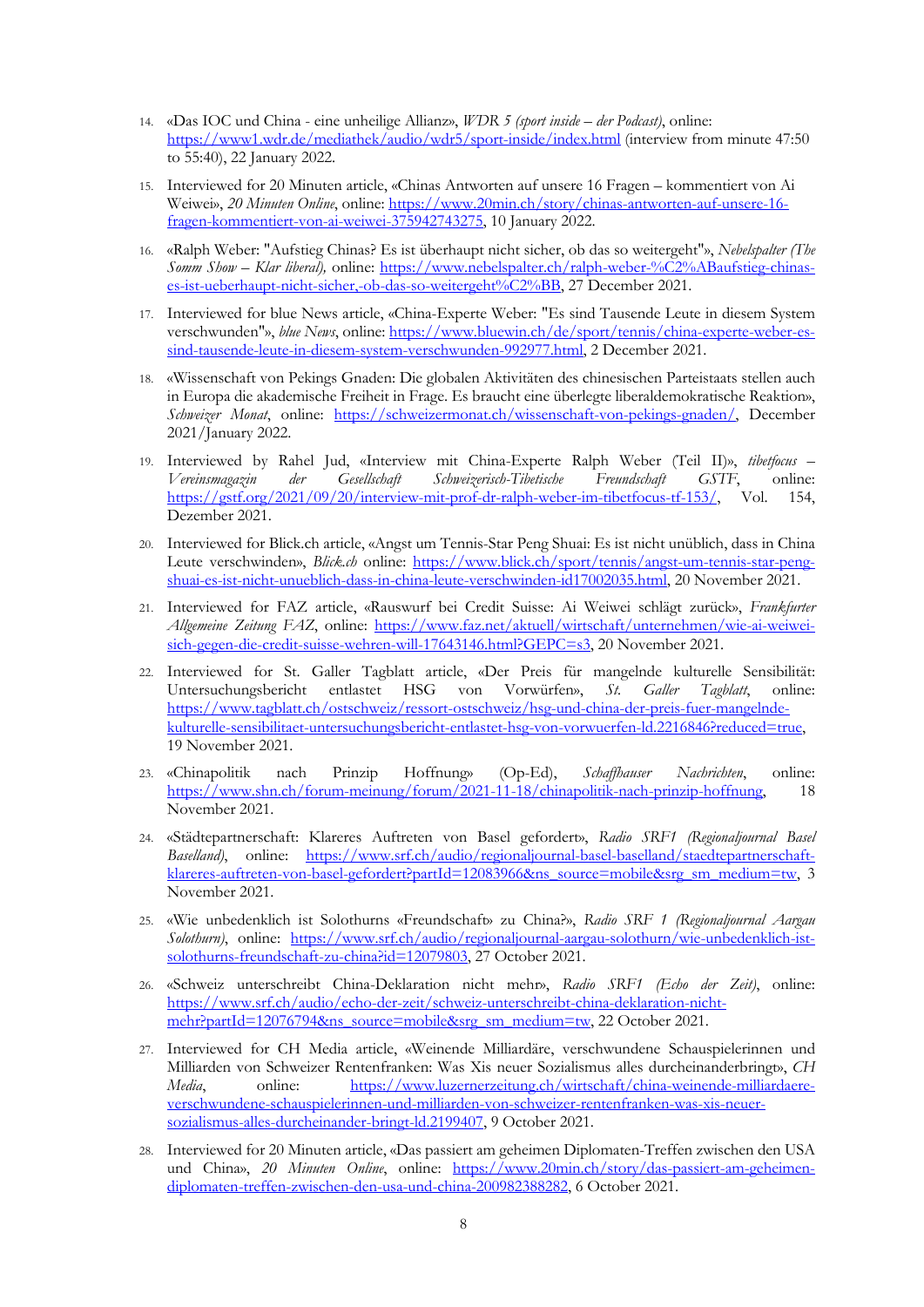- 29. Interviewed for Beobachter article, «Amt stützt strittigen Geheim-Experten», *Beobachter*, online: https://www.beobachter.ch/migration/asylbewerber-aus-tibet-amt-stutzt-strittigen-geheim-experten, 9 September 2021.
- 30. Interviewed for Tagesanzeiger article, «Wie Schweizer Firmen vor China kuschen», *Tagesanzeiger*, online: https://www.tagesanzeiger.ch/wie-schweizer-firmen-vor-china-kuschen-776610567172, 9 September 2021.
- 31. Interviewed by Rahel Jud, «Interview mit China-Experte Ralph Weber (Teil I)», *tibetfocus – Vereinsmagazin der Gesellschaft Schweizerisch-Tibetische Freundschaft GSTF*, online: https://gstf.org/2021/09/20/interviewmit-prof-dr-ralph-weber-im-tibetfocus-tf-153/, Vol. 153, September 2021.
- 32. Interviewed for 20 Minuten article, «Novartis-Chef hält Lobrede an chinesischem Parteikongress», *20 Minuten Online*, online: https://www.20min.ch/story/novartis-chef-haelt-lobrede-an-chinesischemparteikongress-976466912191, 17 August 2021.
- 33. Interviewed for 20 Minuten article, «Der Propaganda-Apparat Chinas läuft seit Tagen auf Hochtouren», *20 Minuten Online*, online: https://www.20min.ch/story/der-propaganda-apparat-chinas-laeuft-seittagen-auf-hochtouren-660071948788, 12 August 2021.
- 34. Interviewed for St. Galler Tagblatt article, «Kein Doktortitel wegen China-Kritik», *St. Galler Tagblatt*, online: https://www.tagblatt.ch/ostschweiz/ressort-ostschweiz/die-hsg-und-china-die-hsg-kuendigteine-externe-untersuchung-an-ein-experte-sagt-eine-hexenjagd-ist-fehl-am-platz-ld.2171298, 7 August 2021.
- 35. Interviewed for NZZ article, «Kein Doktortitel wegen eines Tweets: So weit reicht Chinas Einfluss auf Schweizer Hochschulen», *Neue Zürcher Zeitung NZZ*, online: https://www.nzz.ch/schweiz/hsg-undchina-kritik-auf-twitter-kostet-doktoranden-abschlussld.1637789?mktcid=smsh&mktcval=Twitter&reduced=true, 3 August 2021.
- 36. «La résilience de l'idéologie communiste chinoise» (Op-Ed), *Le Temps*, online: https://www.letemps.ch/opinions/resilience-lideologie-communiste-chinoise, 28 July 2021.
- 37. Interviewed for Libération article, « Les profs et étudiants chinois enrôlés dans la «guerre d'opinion» menée par Pékin », *Libération*, online: https://www.liberation.fr/international/asie-pacifique/les-profset-etudiants-chinois-enroles-dans-la-guerre-dopinion-menee-par-pekin-20210727\_DPFJJRBEHZGEJNWLFIRROKP7F4/, 27 July 2021.
- 38. Interviewed for Sunday Times Daily article, «ANC funder-turned-MP and her 'links' to shadowy Chinese agency», *Sunday Times Daily*, online: https://www.timeslive.co.za/sunday-times-daily/news/2021-07-05 investigation--anc-funder-turned-mp-and-her-links-to-shadowy-chineseagency/?utm\_medium=Social&utm\_source=Twitter#Echobox=1625542763-3, 5 July 2021.
- 39. Interviewed for n-tv article, «Propagandamaschine im Ausland. Chinas "magische Waffe" heißt Einheitsfront», *n-tv article*, online: https://www.n-tv.de/politik/Chinas-magische-Waffe-heisst-Einheitsfront-article22660713.html, 3 July 2021.
- 40. Interviewed for China.Table article, «Die Schweiz ringt um eine zeitgemäße China-Strategie», *China.Table*, online: https://table.media/china/analyse/schweiz-china-neutalitat/, 28 June 2021.
- 41. «Schweizerisch-chinesische Freundschaft ist unter Druck», *Fernsehen SRF 1 (Tagesschau)*, online: https://www.srf.ch/play/tv/tagesschau/video/schweizerisch-chinesische-freundschaft-ist-unterdruck?urn=urn:srf:video:2475f197-1932-4f7f-abd5-ce3d80a8773e, 27 June 2021.
- 42. Interviewed for SonntagsZeitung article, «Geheimdienst warnt vor EM-Sponsor», *SonntagsZeitung*, online: https://www.tagesanzeiger.ch/geheimdienst-warnt-vor-em-sponsor-659453952013, 27 June 2021.
- 43. Interviewed and featured in documentary film of the RTS broadcast *Temps présent*, « Comment la Chine s'infiltre en Suisse », *RTS (Temps présent)*, online: https://pages.rts.ch/emissions/tempspresent/12152585-comment-la-chine-sinfiltre-en-suisse.html#12152587, 10 June 2021. Also available on Youtube: https://www.youtube.com/watch?v=7gkXYVn5zhM, 11 June 2021.
- 44. Interviewed for China.Table article, «Leise und kaum sichtbar: Das unterschätzte Wirken der Einheitsfront», *China.Table*, online: https://table.media/china/analyse/kp-chinas-unterschaetzteeinheitsfront/, 9 June 2021.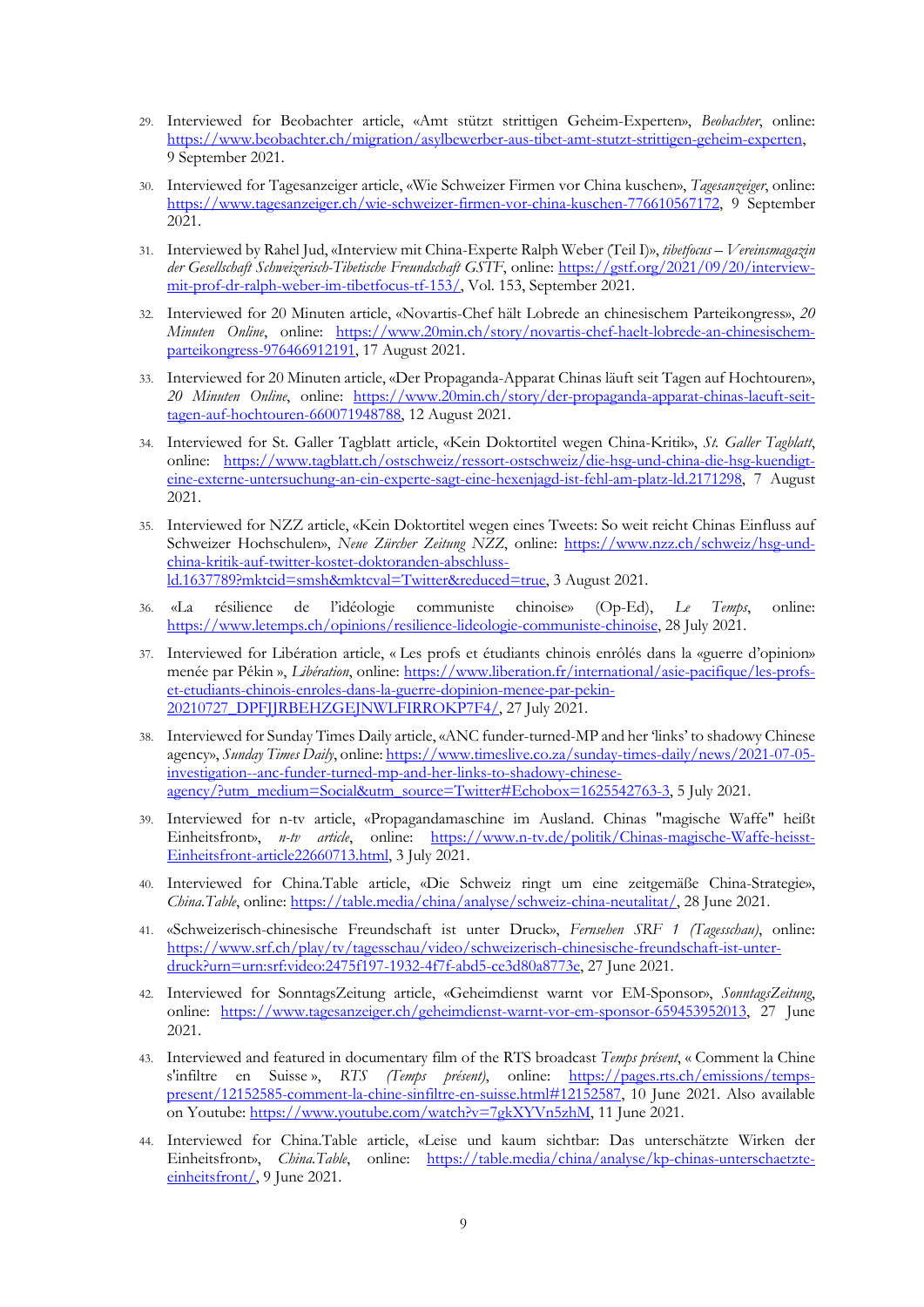- 45. Interviewed by Amy Douglas, « China erhält eine Sonderbehandlung», *The Voice – Die Zeitschrift der Gesellschaft für bedrohte Völker*, online: https://www.gfbv.ch/wpcontent/uploads/voice\_2\_2021\_de\_web.pdf, June 2021.
- 46. Interviewed for bz Basel article, «Basel-Schanghai: Menschenrechte waren bisher noch kein Thema», *bz – Zeitung für die Region Basel*, online: https://www.bzbasel.ch/basel/basel-stadt/staedtepartnerschaftbasel-schanghai-menschenrechte-waren-bisher-noch-kein-thema-ld.2136369?reduced=true, 12 May 2021.
- 47. «China und die Schweiz ein schwieriges Verhältnis», *Radio SRF4 News (Einfach Politik)*, online: https://www.srf.ch/audio/einfach-politik/china-und-die-schweiz-ein-schwierigesverhaeltnis?id=11979644, 7 May 2021. See also the accompanying article: «China-Flirt einer Hochschule: ZHdK-Studierende wehren sich gegen Kooperationsprojekt mit China», *Radio SRF4 News*, online: https://www.srf.ch/news/schweiz/china-flirt-einer-hochschule-zhdk-studierende-wehren-sich-gegenkooperationsprojekt-mit-china, 15 May 2021.
- 48. Interviewed for Deutsche Welle article, «Schweizer Handelsdeal mit China klammert Menschenrechte aus», *Deutsche Welle*, online: https://www.dw.com/de/schweizer-handelsdeal-mit-china-klammertmenschenrechte-aus/a-57437754, 6 May 2021. Also published in English: "Human rights have no place in Swiss-Chinese trade deal," https://www.dw.com/en/human-rights-have-no-place-in-swisschinese-trade-deal/a-57457545, 7 May 2021.
- 49. Interviewed for The Millenial Source article, "Foreign companies struggle to balance political influence and profits in China," *The Millenial Source*, online: https://themilsource.com/2021/04/15/foreigncompanies-struggle-to-balance-political-influence-and-profits-in-china/, 15 April 2021.
- 50. Interviewed for FAZ article, «Chinas langer Arm in die Schweiz», *Frankfurter Allgemeine Zeitung,*, online: https://m.faz.net/aktuell/wirtschaft/eu-sanktionen-chinas-einfluss-auf-die-schweiz-17289779.amp.html?GEPC=s3&\_\_twitter\_impression=true, 13 April 2021.
- 51. «Schweiz: Debatte um Einfluss Chinas», *Ö1 Europa-Journal*, 2 April 2021.
- 52. « Ralph Weber : En Suisse aussi, la Chine avance masquée », *Plein Centre – Le magazine mensuel du Centre Patronal, politique et pratique*, April 2021 (pp. 10-11).
- 53. Interviewed for radio feature on Switzerland's strategy regarding EU sanctions against China, *RSI News (Radiogiornale)*, online: https://www.rsi.ch/play/radio/radiogiornale/audio/radiogiornale?id=13935595, 26 March 2021.
- 54. Interviewed for BBC News 中文article, 瑞士"中国战略"聚焦人权和贸易: 欧洲中立国的战略 考量 ["The Swiss "China Strategy" focuses on human rights and trade: The strategic considerations of a neutral country in Europe"], *BBC News* 中文, online: https://www.bbc.com/zhongwen/simp/world-56496643, 25 March 2021.
- 55. «Die chinesische Begriffsakrobatik» (Op-Ed), *Tagesanzeiger*, online: https://www.tagesanzeiger.ch/diechinesische-begriffsakrobatik-866091073877, 24 March 2021.
- 56. «Die Schweizer China-Strategie ist zweideutig», *Radio SRF4 News (4x4 Podcast)*, online: https://www.srf.ch/audio/4x4-podcast/die-schweizer-china-strategie-ist-zweideutig?id=11953807, 23 March 2021.
- 57. Mentioned in watson article, «Ärger über Schweizer China-Papier wie die harschen Worte aus Peking einzuschätzen sind», *watson*, online: https://www.watson.ch/!886346933, 23 March 2021.
- 58. «EU sanktioniert China, Peking reagiert und Russland profitiert», *Fernsehen SRF 1 (10vor10)*, online: https://www.srf.ch/play/tv/10-vor-10/video/eu-sanktioniert-china-peking-reagiert-und-russlandprofitiert?urn=urn:srf:video:3500bcee-001f-4bd4-babb-a289a4309f56, 22 March 2021.
- 59. Interviewed for CH Media article, «Schweizer China-Strategie sorgt für Empörung in Peking: Warum die Grossmacht jetzt auf Angriff schaltet», *CH Media*, online: https://www.aargauerzeitung.ch/schweiz/reaktion-schweizer-china-strategie-sorgt-fuer-empoerungin-peking-warum-die-grossmacht-jetzt-auf-angriff-schaltet-ld.2117340, 22 March 2021.
- 60. Mentioned in Tagesanzeiger article, «Darum ist das Verhältnis der Schweiz zu China so schwierig», *Tagesanzeiger*, online: https://www.tagesanzeiger.ch/darum-ist-das-verhaeltnis-der-schweiz-zu-china-soschwierig-894758822323, 19 March 2021.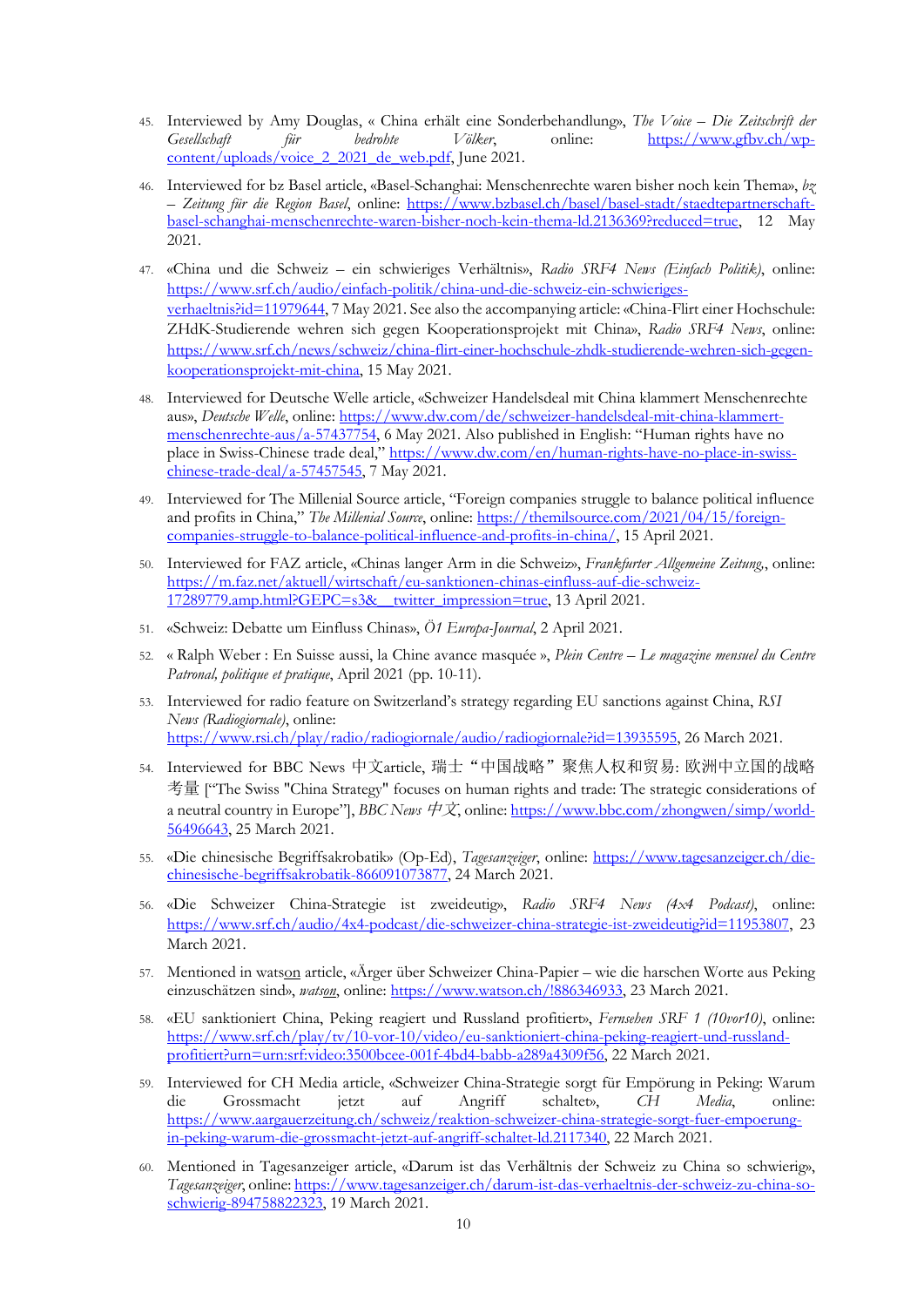- 61. «Aussenminister Cassis präsentiert China-Strategie», *Radio SRF1 (Echo der Zeit)*, online: https://www.srf.ch/audio/echo-der-zeit/aussenminister-cassis-praesentiert-chinastrategie?partId=11952574&ns\_source=mobile&srg\_sm\_medium=tw, 19 March 2021.
- 62. Interviewed by Dorothea Alber, «Ein Satellitenprojekt wirft weiter Fragen auf» / «Wir haben die Augen verschlossen», *Wirtschaft regional (Liechtenstein)*, online: https://www.wirtschaftregional.li/, 18 March 2021 (pp. 1 (title page) / 4-5).
- 63. Interviewed for Deutsche Welle article, «Wie China den Rückruf eines deutschen Kinderbuchs beeinflusste», *Deutsche Welle*, online: https://www.dw.com/de/wie-china-den-rückruf-eines-deutschenkinderbuchs-beeinflusste/a-56852431, 12 March 2021.
- 64. Interviewed for radio broadcast and article of the Bayerischer Rundfunk:
	- i. «Nur "gute" Geschichten: Darum drohte China deutschem Verlag», *Bayerischer Rundfunk (BR24 Kultur),* online: https://www.br.de/nachrichten/kultur/nur-gute-geschichten-darum-drohtechina-deutschem-verlag,SRAxhvh, 9 March 2021.
	- ii. «Chinas Einschüchterungspolitik: Wie machtwirksam ist Chinas Diktat in der Kultur?», *Bayerischer Rundfunk (kulturWelt - Aktuelles Feuilleton),* online: https://www.br.de/radio/bayern2/programmkalender/ausstrahlung-2405878.html, 10 March 2021.
- 65. «Der bisherige Pragmatismus ist schlicht nicht mehr praktikabel», *SonntagsZeitung,* online: https://www.tagesanzeiger.ch/der-lange-arm-pekings-reicht-bis-in-die-schweiz-636226234128, 7 March 2021.
- 66. «Weltmacht China: Wie positioniert sich die Schweiz?», *Fernsehen SRF 1 (SonntagsZeitung Standpunkte),* online: https://www.srf.ch/play/tv/sendung/sonntagszeitung-standpunkte?id=ea33fd1b-aa15-4049- 87ef-bcd9cf0bc517, 6 March 2021.
- 67. Portrayed in UniPlus article, «Professor Ralph Weber verärgert China: Kapitalistischer und kommunistischer als vor 20 Jahren», *UniPLUS – Das Informationsblatt des Fördervereins Universität Basel (FUB)*, online: http://www.foerderverein-unibasel.ch/documents/uniplus/uniplus\_21\_03.pdf, March 2021, p. 8.
- 68. Interviewed for Blick.ch article, «China kündigt drastische Sanktionen an», *Blick.ch* online: https://www.blick.ch/sport/olympia/china-kuendigt-drastische-sanktionen-an-das-droht-derschweiz-bei-einem-olympia-boykott-id16344440.html, 12 February 2021.
- 69. «Die Schweiz und China Partnerschaft mit Tücken», *Radio SRF1 (Kontext)*, online: https://www.srf.ch/audio/kontext/die-schweiz-und-china-partnerschaft-mit-tuecken?id=11925319, 11 February 2021.
- 70. Interviewed for bz Basel article, «Fertig eitel Sonnenschein Basel will gegenüber China kritischer auftreten», *bz – Zeitung für die Region Basel*, online: https://www.bzbasel.ch/basel/baselstadt/staedtepartnerschaft-fertig-eitel-sonnenschein-basel-will-gegenueber-china-kritischer-auftretenld.2100699, 10 February 2021.
- 71. Interviewed for NZZ article, «Angriff auf die Städtepartnerschaft mit Schanghai: Die Basler SVP verlangt Kehrtwende in der China-Politik», *Neue Zürcher Zeitung NZZ*, online: https://www.nzz.ch/schweiz/china-basler-svp-will-staedtepartnerschaft-mit-schanghai-kuendigenld.1600637?reduced=true, 10 February 2021.
- 72. Mentioned in CH Media article, «Nabelschau schadet der Schweiz, es braucht Welt-Wissen», *CH Media*, online: https://www.tagblatt.ch/meinung/gastkommentar-nabelschau-schadet-der-schweiz-esbraucht-welt-wissen-ld.2095702, 8 February 2021.
- 73. Mentioned in 20 Minuten article, «Städtepartnerschaft mit Shanghai ist nicht tragbar», *20 Minuten Online*, online: https://www.20min.ch/story/staedtepartnerschaft-mit-shanghai-ist-nicht-tragbar-313123003967, 5 February 2021.
- 74. Mentioned in Codastory.com newsletter, "17+1 = problems; Huawei's woes; Western Balkan wobbles (China Influence Monitor)," *Codastory.com*, online: https://www.codastory.com/newsletters/chinainfluence-monitor-february-4/, 4 February 2021.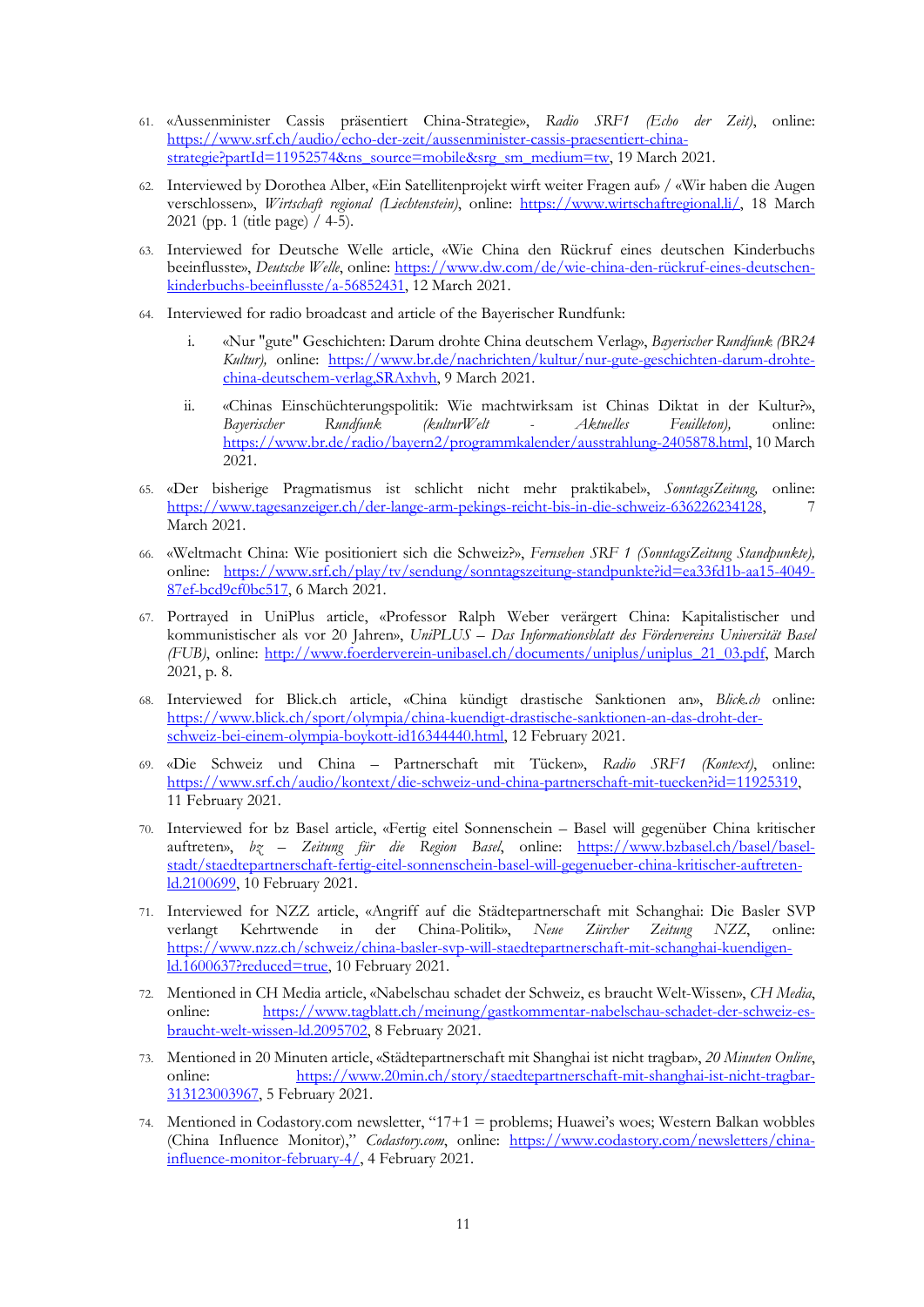- 75. «Debatte um Städtepartnerschaft mit Shanghai», *Radio SRF1 (Regionaljournal Basel Baselland)*, online: https://www.srf.ch/play/radio/popupaudioplayer?id=88fe3702-fdde-413d-b3d2-ebc03057f54d, 4 February 2021.
- 76. Interviewed for Jyllands-Posten article, "FN's bøn om at dele vacciner med de fattige får en kold skulder i Danmark," *Jyllands-Posten,* online: https://jyllands-posten.dk/international/ECE12735093/fns-boenom-at-dele-vacciner-med-de-fattige-faar-en-kold-skulder-i-danmark/, 3 February 2021.
- 77. Interviewed for CH Media article, «Chinas unheimlicher Einfluss im Aargau: So zieht das Reich der Mitte Spitzentechnologie vom PSI ab», *CH Media,* online: https://www.aargauerzeitung.ch/schweiz/chinas-unheimlicher-einfluss-im-aargau-so-zieht-das-reichder-mitte-spitzentechnologie-vom-psi-ab-ld.2093788?reduced=true, 3 February 2021.
- 78. Interviewed for CH Media article, «Der Schweizer Professor, der Chinas Zorn erregt», *CH Media,* online: https://www.aargauerzeitung.ch/schweiz/ralph-weber-der-schweizer-professor-der-chinas-zornerregt-ld.2090235, 1 February 2021.
- 79. Mentioned in SonntagsBlick article, «Bidens Muskelspiele», *SonntagsBlick*, online: https://www.blick.ch/ausland/flugzeugtraeger-vor-china-explosiver-vereidigungs-gast-kampfansagenbidens-muskelspiele-id16321062.html, 31 January 2021.
- 80. Mentioned in Weltwoche editorial by Roger Köppel, «Moral-Supermacht Schweiz», *Die Weltwoche*, online: https://www.weltwoche.ch/ausgaben/2021-3/diese-woche/moral-supermacht-schweiz-dieweltwoche-ausgabe-3-2021.html, 20 January 2021.
- 81. Mentioned in swissinfo.ch article, "Swiss multinationals draw blurry political lines in the sand," *SWI swissinfo.ch*, online: https://www.swissinfo.ch/eng/swiss-multinationals-draw-blurry-political-lines-inthe-sand/46303448, 20 January 2021.
- 82. Interviewed for Tagesanzeiger article, «Chinesische Politiker sollen nicht mehr in die Schweiz kommen dürfen», *Tagesanzeiger*, online: https://www.tagesanzeiger.ch/chinesische-politiker-sollen-nicht-mehrin-die-schweiz-kommen-duerfen-668288676860, 19 January 2021.
- 83. Mentioned in Le Temps article, «L'ambassade de Chine à Berne dénonce une «théorie du complot»», *Le Temps*, online: https://www.letemps.ch/opinions/lambassade-chine-berne-denonce-une-theoriecomplot, 17 January 2021.
- 84. Interviewed for NZZ am Sonntag article, «Spionage, Interventionen, Geschäftsübernahmen: So greift China nach der Schweiz», *NZZ am Sonntag*, online: https://nzzas.nzz.ch/hintergrund/spionage-sogreift-china-nach-der-schweiz-ld.1596816?reduced=true, 16 January 2021.
- 85. «FOKUS: Studiogast Ralph Weber», *Fernsehen SRF 1 (10vor10)*, online: https://www.srf.ch/play/tv/10 vor-10/video/10-vor-10-vom-15-01-2021?urn=urn:srf:video:8439633e-9c60-4ccd-b92a-435b8509c26c, 15 January 2021.
- 86. «FOKUS: China nimmt Einfluss auf die Schweiz», *Fernsehen SRF 1 (10vor10)*, online: https://www.srf.ch/play/tv/10-vor-10/video/10-vor-10-vom-15-01- 2021?urn=urn:srf:video:8439633e-9c60-4ccd-b92a-435b8509c26c, 15 January 2021.
- 87. Interviewed for Handelszeitung article, «In mehreren Schweizer Firmen gibt es Zellen der KP von China», *Handelszeitung,* online: https://www.handelszeitung.ch/unternehmen/in-mehreren-schweizerfirmen-gibt-es-zellen-der-kp-von-china, 13 January 2021.
- 88. Mentioned in Schaffhauser Nachrichten article, «Offen darüber zu sprechen, ist wichtig», *Schaffhauser Nachrichten*, online: https://www.shn.ch/region/regionale-wirtschaft/2021-01-08/offen-darueber-zusprechen-ist-wichtig, 8 January 2021.
- 89. Interviewed for Tagesanzeiger article, «Der heisse China-Flirt der Kunsthochschule», *Tagesanzeiger*, online: https://www.tagesanzeiger.ch/der-heisse-china-flirt-der-kunsthochschule-786218288768, January 2021.
- 90. Interviewed for 20 Minuten article, «Darum macht man sich jetzt Sorgen um Alibaba-Gründer Jack Ma», *20 Minuten Online*, online: https://www.20min.ch/story/darum-macht-man-sich-jetzt-sorgen-umalibaba-gruender-jack-ma-880402979119, 5 January 2021.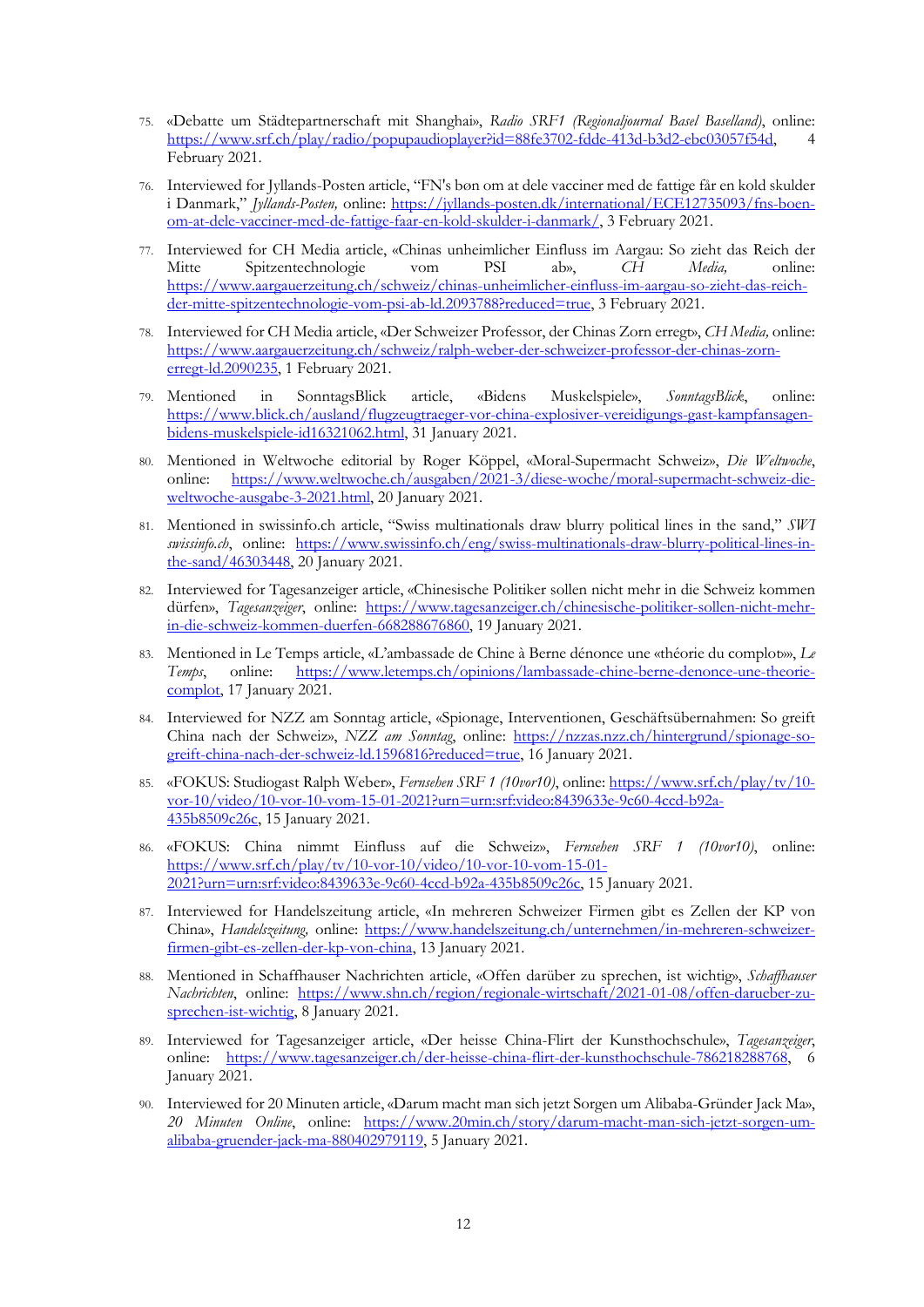- 91. «Chinas Einfluss auf die Schweiz», *Radio SRF1 (Echo der Zeit)*, online: https://www.srf.ch/news/schweiz/wirtschaft-politik-forschung-chinas-vielfaeltige-einflussnahme-inder-schweiz, 5 January 2021.
- 92. Mentioned in NZZ article, «China nimmt auch in der Schweiz Einfluss», *Neue Zürcher Zeitung NZZ*, online: https://www.nzz.ch/international/china-rollt-deutschland-mit-der-einheitsfront-aufld.1593293, 5 January 2021.
- 93. Interviewed by Gordana Mijuk and Victor Merten, «Es gibt kaum ein Land, das nicht Chinas Zorn fürchtet», *NZZ am Sonntag*, online: https://nzzas.nzz.ch/international/es-gibt-kaum-ein-land-das-nichtchinas-zorn-fuerchtet-ld.1594603?reduced=true, 3 January 2021.
- 94. Publication of Sinopsis report (18 December 2020) covered in Bitter Winter article, "How United Front Manipulates Relations Between China and Switzerland," *Bitter Winter*, online: https://bitterwinter.org/how-united-front-manipulates-relations-between-china-and-switzerland/, 31 December 2020.
- 95. «L'ingenuità svizzera verso la Cina: Uno studio ha analizzato l'influenza di Pechino su varie organizzazioni svizzere – L'intervista», *RSI News*, online: https://www.rsi.ch/news/svizzera/Lingenuità-svizzera-verso-la-Cina-13702324.html, 22 December 2020.
- 96. Publication of Sinopsis report (18 December 2020) covered in Jyllands-Posten article, "Metoderne fra Riget i Midten spreder sig i Alpelandet: Ny schweizisk rapport viser, hvordan Beijing ad uofficielle kanaler forsøger at påvirke både det kinesiske mindretal og eliten i Schweiz," *Jyllands-Posten*, online: https://jyllands-posten.dk/international/ECE12629668/metoderne-fra-riget-i-midten-spreder-sig-ialpelandet/, 22 December 2020.
- 97. Interviewed for NZZ article, «Eine delikate Burgfreundschaft das Schloss Habsburg geht eine Partnerschaft mit dem Schloss Zhangbi in China ein», *Neue Zürcher Zeitung NZZ*, online: https://www.nzz.ch/schweiz/habsburg-eine-delikate-burgfreundschaft-mit-schloss-zhangbild.1590984, 21 December 2020.
- 98. Publication of Sinopsis report (18 December 2020) covered in Document.no article, "Rapport viser at Kina har for stor innflytelse i Sveits," *Document.no*, online: https://www.document.no/2020/12/20/rapport-viser-at-kina-har-for-stor-innflytelse-i-sveits/, 20 December 2020.
- 99. Publication of Sinopsis report (18 December 2020) covered in swissinfo.ch article, "China has too much influence over Switzerland, finds study," *SWI swissinfo.ch*, online: https://www.swissinfo.ch/eng/chinahas-too-much-influence-over-switzerland--finds-study/46236016, 20 December 2020.
- 100. Interviewed for NZZ am Sonntag article, «Wie China Einfluss auf den Gewerbeverband nimmt: Der Schweizerische Gewerbeverband ist eng vernetzt mit China. Es geht um Geschäfte – aber auch um Propaganda der Kommunistischen Partei», *NZZ am Sonntag*, online: https://nzzas.nzz.ch/schweiz/derschweizerische-gewerbeverband-ist-eng-vernetzt-mit-china-ld.1593125, 19 December 2020.
- 101. "The United Front: A Lesser-Known Side of Chinese Presence in Switzerland" (Op-Ed), *The Geneva Observer*, online: https://www.thegenevaobserver.com/post/the-united-front-a-lesser-known-side-ofchinese-presence-in-switzerland, 15 December 2020.
- 102. «Le Front uni: un aspect méconnu de la présence chinoise en Suisse» (Op-Ed), *Le Temps*, online: https://www.letemps.ch/opinions/front-uni-un-aspect-meconnu-presence-chinoise-suisse, 13 December 2020.
	- i. Cited in report commissioned by the French Senate, « La France peut-elle contribuer au réveil européen dans un XXIe siècle chinois ? », Rapport d'information n° 846 (2020-2021), online: http://www.senat.fr/rap/r20-846/r20-846.html, 22 September 2021.
- 103. «Blick in die Feuilletons mit Ralph Weber», *Radio SRF 1 (Blick in die Feuilletons)*, online: https://www.srf.ch/audio/kultur-kompakt/blick-in-die-feuilletons-mit-ralph-weber?id=11892138, December 2020.
- 104. Interviewed for bz Zeitung für die Region Basel article, «Städtepartnerschaft mit Schanghai: Immer wieder wird die sanfte Macht von Chinas Aussenpolitik spürbar», *bz – Zeitung für die Region Basel*, online: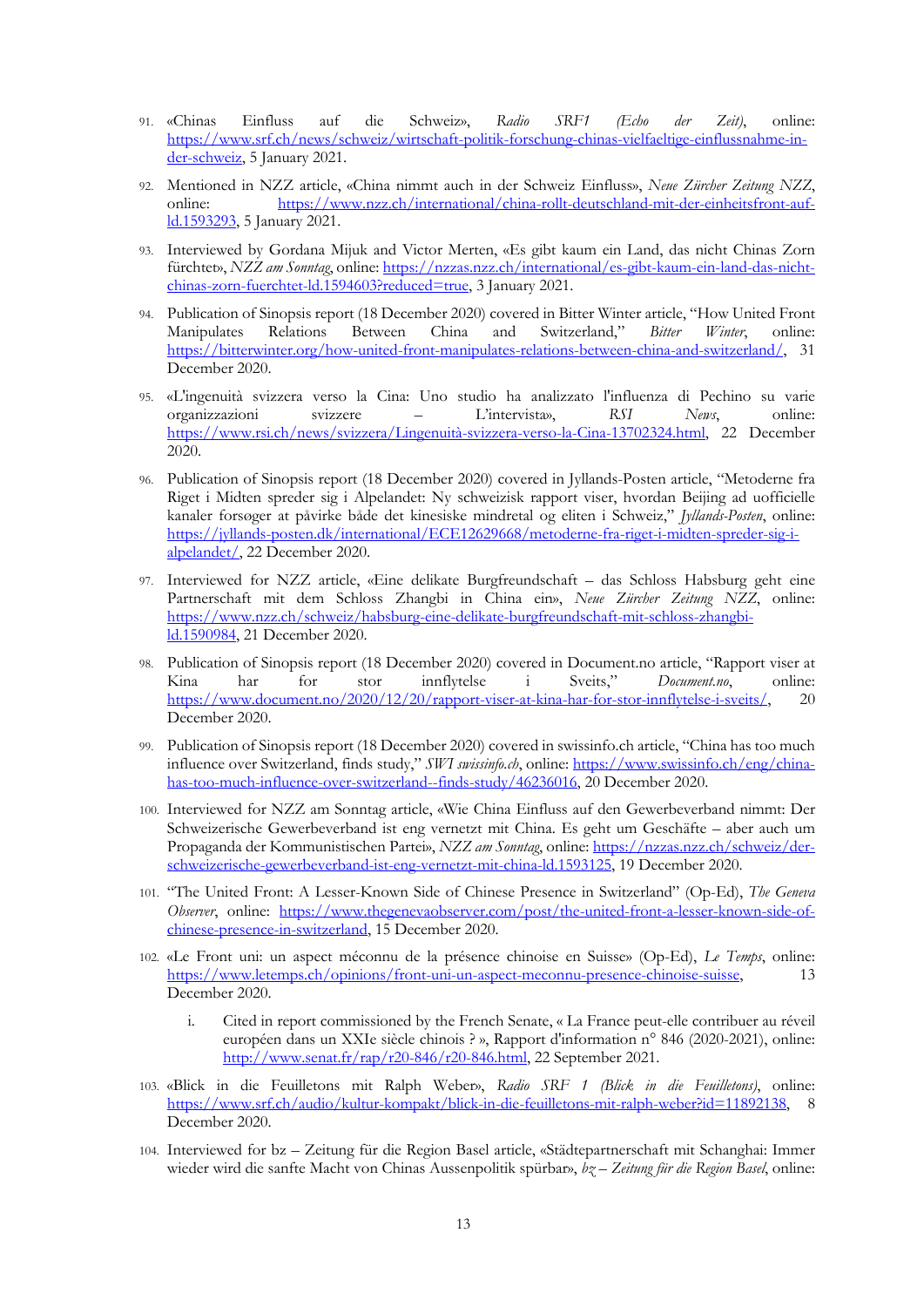https://www.bzbasel.ch/basel/basel-stadt/staedtepartnerschaft-mit-schanghai-immer-wieder-wirddie-sanfte-macht-von-chinas-aussenpolitik-spuerbar-140108898, 5 December 2020.

105. Interviewed for Aktuálně.cz article, "'Four Million for Vystrčil': Chinese Attempt at Disparaging President of Czech senate," Aktuálně.cz, online: https://zpravy.aktualne.cz/domaci/four-milliondollars-for-vystrcil-chinese-attempt-at-dispara/r~1808fbea245111eb95caac1f6b220ee8/ (original article in Czech: https://zpravy.aktualne.cz/domaci/ctyri-miliony-dolaru-pro-vystrcila-cinane-sepokouseji-ocern/r~743c637e233511ebb408ac1f6b220ee8/), 11 November 2020.

Reactions to this story:

- i. Featured in an article by Sinopsis, a project implemented by the non-profit association AcaMedia z.ú, "Character assassination as the "heavy price" for visiting Taiwan," *Sinopsis – China in Context and Perspective*, online: https://sinopsis.cz/en/switzerland-vystrcil/, 11 November 2020.
- ii. Mentioned in CNA article, 中共外圍組織試圖抹黑維特齊 找錯對象背景反曝光【獨 家】, *CNA (Central News Agency of Taiwan)*, online: https://www.cna.com.tw/news/firstnews/202011120042.aspx, 12 November 2020.
- iii. Featured in a radio episode by Radio Free Asia, 傳媒揭捷議長受中共抹黑 瑞士學者: 歐洲國家全面遭中共滲透, *Radio Free Asia*, online: https://www.rfa.org/cantonese/news/czech-speaker-11122020073200.html, 12 November 2020.
- iv. Mentioned in blue News article, «Schweizer Unternehmen soll tschechischen Spitzenpolitiker diskreditiert haben», *blue News*, online: https://www.bluewin.ch/de/news/international/schweizer-unternehmen-soll-tschechischenspitzenpolitiker-diskreditiert-haben-462316.amp.html, 12 November 2020.
- v. Featured in Tagesanzeiger article, «Wie ein Zürcher Geschäftsmann für China geheimes Lobbying betreibt», *Tagesanzeiger*, online: https://www.tagesanzeiger.ch/wie-ein-zuercher-zumspielball-der-chinesischen-einheitsfront-wurde-430976556221, 13 November 2020.
- 106. «Der Adel und die Einheitsfront Das Schloss Habsburg sucht die Nähe zu China. Alles harmlos, sagen die Aargauer. Wirklich?», Gastkommentar in *Die Zeit* 46/2020, online: https://www.zeit.de/2020/46/schloss-habsburg-adel-schweiz-china-kommunistische-partei, 9 November 2020.
- 107. «Partnerschaft Aargau-China: Harmlose Museumspartnerschaft oder chinesische Staatspropaganda?», *Radio SRF 1 (Regionaljournal Aargau Solothurn)*, online: https://www.srf.ch/news/schweiz/partnerschaftaargau-china-harmlose-museumspartnerschaft-oder-chinesische-staatspropaganda, 5 November 2020.
- 108. Interviewed by Urs Hafner, «Chinas Parteistaat unterwandert den Westen gezielt», *UNI NOVA – Das Wissenschaftsmagazin der Universität Basel* 136 (November 2020), online: https://www.unibas.ch/de/Forschung/Uni-Nova/Uni-Nova-136/Uni-Nova-136-Gespraech.html.
- 109. «Zürcher Kunsthochschule baut in Shenzhen», *3sat (Kulturzeit)*, online: https://www.3sat.de/kultur/kulturzeit/neubau-kunsthochschule-zuerich-shenzhen-100.html, 23 October 2020.
	- i. Also covered by *RTS (Tout un monde)*, « Qu'est-ce que la mystérieuse organisation chinoise du "Front uni"? », online: https://www.rts.ch/play/radio/tout-un-monde/audio/quest-ce-quela-mysterieuse-organisation-chinoise-du-front-uni?id=11690418, 27 October 2020,
	- ii. and by *SRF (Kultur Webvideos)*, «Umstritten: Zürcher Kunsthochschule auf Kuschelkurs mit China», online: https://www.srf.ch/kultur/kunst/zhdk-in-shenzhen-umstritten-zuercherkunsthochschule-auf-kuschelkurs-mit-china, 29. October 2020.
- 110. «Wie China die Meinung über sich im Ausland beeinflusst», *Radio SRF1 (Echo der Zeit)*, online: https://www.srf.ch/play/radio/echo-der-zeit/audio/wie-china-die-meinung-ueber-sich-im-auslandbeeinflusst?id=9222325b-503c-4b12-8e4d-313407f49b9a, 20 October 2020.
- 111. «Chinas subtile Propaganda: Wie sie uns beeinflussen soll», *Weltspiegel Thema (Weltspiegel Podcast)*, online: https://www.youtube.com/watch?v=1NQRaOFmq40, 25 September 2020.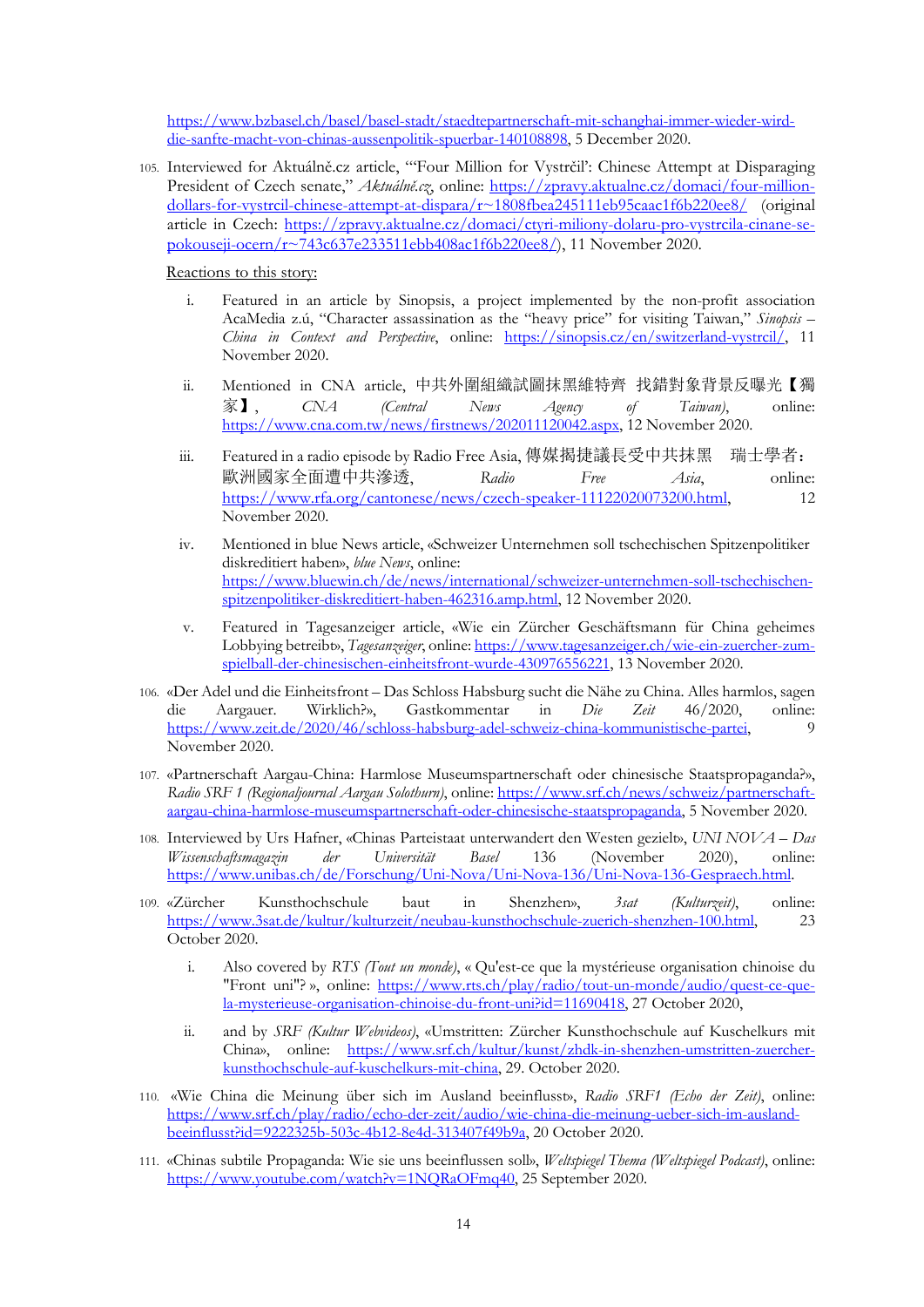- 112. «Thalia macht Platz für China-Propaganda», *Radio SRF1 (Kultur kompakt)*, online: https://www.srf.ch/kultur/literatur/china-propaganda-bei-thalia-china-experte-man-kann-von-einempropaganda-regal-sprechen, 18 September 2020.
- 113. Mentioned in sinistra.ch article, «Svizzera-Cina: neutralità e multipolarismo», *sinistra.ch* (opinion piece by Luca Frei), online: https://www.sinistra.ch/?p=9187, 1 September 2020.
- 114. Interviewed for The Millenial Source article, "China stole IP from the US, the US stole IP from the UK – who's the better pirate?," *The Millenial Source*, online: https://themilsource.com/2020/09/01/chinastole-ip-from-us-us-stole-ip-from-uk-whos-better-pirate/, 1 September 2020.
- 115. Interviewed by Barbara Klingbacher, «Ich weiss nicht, auf welcher Seite jemand steht», *NZZ Folio*, online: https://folio.nzz.ch/2020/september/ich-weiss-nicht-auf-welcher-seite-jemand-steht, September 2020.
- 116. «Cassis Kritik an der Chinapolitik», *Radio SRF1 (Rendez-vous)*, online: https://www.srf.ch/play/radio/rendez-vous/audio/cassis-kritik-an-der-chinapolitik?id=34194279- 6dff-48ad-83ca-8f7fd6d12b42, 4 August 2020.
- 117. «Velate minacce cinesi: Le dichiarazioni di Ignazio Cassis non sono passate inosservate a Pechino. L'analisi dell'esperto Ralph Weber», *RSI News*, online: https://www.rsi.ch/news/svizzera/Velateminacce-cinesi-13286589.html, 4 August 2020.
- 118. Interviewed for The Millenial Source article, "Ongoing tensions between the US and China forecast an uncertain future," *The Millenial Source*, online: https://themilsource.com/2020/07/21/ongoingtensions-between-the-us-and-china-forecast-an-uncertain-future/, 21 July 2020.
- 119. «Von Frenkendorf nach China per Zug», *Radio SRF1 (Regionaljournal Basel Baselland)*, online: https://www.srf.ch/news/regional/basel-baselland/11-000-kilometer-von-frenkendorf-nach-chinaper-zug?wt\_mc\_o=srf.share.app.srf-app.unknown, 3 May 2020.
- 120. Interviewed for University World News article, "'Facemask diplomacy' won't stem research influence fears," *University World News*, online: https://www.universityworldnews.com/post.php? story=2020050113570894, 1 May 2020.
- 121. Interviewed for swissinfo.ch article, "Beijing's long arm reaches into small Swiss villages," *SWI swissinfo.ch*, online: https://www.swissinfo.ch/eng/china-s-sharp-power\_beijing-s-long-arm-reachesinto-small-swiss-villages/45691732, 16 April 2020.
- 122. Interviewed for NZZ am Sonntag article, «Wie sich China in der Schweiz einmischt: Interventionen der Grossmacht bei Behörden, Hochschulen und Medien nehmen zu», *NZZ am Sonntag*, online: https://nzzas.nzz.ch/schweiz/wie-sich-china-in-der-schweiz-einmischt-ld.1551509?reduced=true, 11 April 2020.
- 123. Interviewed for swissinfo.ch article, «Geht die Schweiz mit China richtig um?», *SWI swissinfo.ch*, online: https://www.swissinfo.ch/ger/menschenrechte-vs--wirtschaftsinteressen\_geht-die-schweiz-mit-chinarichtig-um-/45592296, 10 March 2020.
- 124. «Gastkommentar: Chinas Belt-and-Road-Initiative und die Infrastruktur unserer Köpfe», *Neue Zürcher*  Zeitung NZZ, online: https://www.nzz.ch/meinung/die-belt-and-road-initiative-und-die-infrastrukturunserer-koepfe-ld.1539843, 26 February 2020.
- 125. «Corona Das politische Virus», *SRF Club*, online: https://www.srf.ch/play/tv/club/video/corona-- das-politische-virus?urn=urn:srf:video:a95272d1-bfc2-4093-9afe-4f29726f7c77, 11 February 2020.
- 126. Interviewed for NZZ article, «Ich bin kein Virus: Mit der Verbreitung des Coronavirus wächst der Rassismus gegenüber Asiaten», *Neue Zürcher Zeitung NZZ*, online: https://www.nzz.ch/panorama/ichbin-kein-virus-mit-der-verbreitung-des-coronavirus-waechst-der-rassismus-gegenueber-chinesenld.1538423, 4 February 2020.
- 127. Interviewed for Nau.ch article, «Wie China das Coronavirus zu kaschieren versucht», *Nau.ch*, online: https://www.nau.ch/news/china/wie-china-das-coronavirus-zu-kaschieren-versucht-65651408, 28 January 2020.
- 128. Interviewed for 20 Minuten article, «Wie gefährlich ist das Virus für das chinesische Regime?», *20 Minuten Online*, online: https://www.20min.ch/ausland/news/story/Buerger-sollen-Wuhan-nichtmehr-verlassen-15911058, 27 January 2020.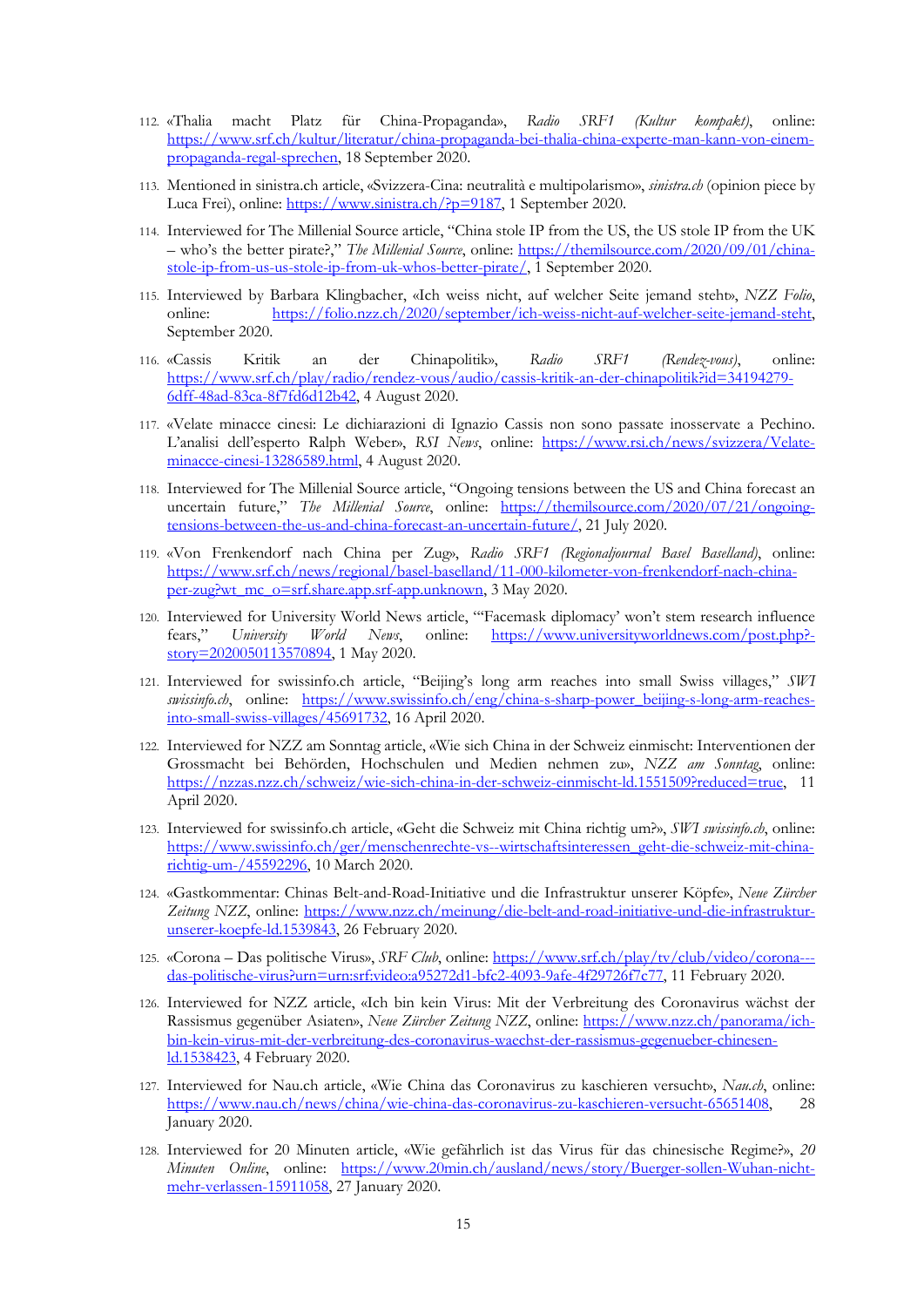- 129. Interviewed for NZZ article, «Chinas willfährige Schweizer Freunde», *Neue Zürcher Zeitung NZZ*, online: https://www.nzz.ch/schweiz/chinas-willfaehrige-schweizer-freunde-ld.1535659, 24 January 2020.
- 130. «Werbung des Staatsapparates Wie China in der Schweiz die Muskeln spielen lässt», *Fernsehen SRF 1 (10vor10)*, online: https://www.srf.ch/news/schweiz/werbung-des-staatsapparates-wie-china-in-derschweiz-die-muskeln-spielen-laesst, 23 December 2019.
- 131. Interviewed for Blick.ch article, «Lässt sich Köppel von den Chinesen kaufen?», *Blick.ch*, online: https://www.blick.ch/politik/wohlwollende-artikel-weltwoche-unter-verdacht-laesst-sich-koeppelvon-den-chinesen-kaufen-id15668892.html, 17 December 2019.
- 132. Interviewed for NZZ article, «Roger Köppels seltsame Nähe zu den chinesischen Kommunisten», *Neue Zürcher Zeitung NZZ*, online: https://www.nzz.ch/schweiz/roger-koeppel-die-weltwoche-und-chinaeine-seltsame-naehe-ld.1527537, 17 December 2019.
- 133. Media report on lecture, «Schweiz China: eine von Höhen und Tiefen geprägte Beziehung», *Wissenschafft Wirtschaft*, Handelskammer beider Basel, online: https://www.hkbb.ch/de/Beziehung\_Schweiz-China.php, 31 October 2019.
- 134. «Grautöne. Über die Tugend des Hinterfragens in Zeiten schneller Meinung», *Geschichte der Gegenwart – Beiträge zur öffentlichen Debatte*, online: https://geschichtedergegenwahttps://geschichtedergegenwart.ch/grautoene-ueber-die-tugend-deshinterfragens-in-zeiten-schneller-meinung/, 28 July 2019.
- 135. Interviewed by Barbara Peter, «Ralph Weber über China 30 Jahre nach dem Tiananmen-Aufstand», *Radio SRF1 (Tagesgespräch)*, online: https://www.srf.ch/sendungen/tagesgespraech/ralph-weber-ueberchina-30-jahre-nach-dem-tiananmen-aufstand, 4 June 2019.
- 136. Interviewed by Luo Ying, 经由比较哲学观照中国—拉尔夫·韦伯教授访谈录 [China viewed from Comparative Philosophy – An Interview with Prof. Ralph Weber], in: Guoji Hanxue 国际 汉学 (International Sinology), Vol. 10, No. 1, 2017, 17–26.
- 137. Interviewed by Julia Konstantinidis for *Uni Nova. Das Wissenschaftsmagazin*, 2015.
- 138. Public Discussion, Café Scientifique, *The Renaissance of Confucianism*, with Laurent Goetschel, Zhu Qi Ammann, University of Basel, 19 October 2014.
- 139. Public Discussion, *Traveling the World: Indian Gods and a Chinese Philosopher* (Auf Weltreise. Indische Götter und ein chinesischer Philosoph), with Angelika Malinar, Talk im Turm, interviewed by Thomas Gull und Roger Nickl, University of Zurich, 18 March 2013. Available on youtube: https://www.youtube.com/watch?v=hFV-hre4PnQ
- 140. Interviewed by Peng Yining for *China Daily*, 25 January 2013, cover story, p. 5.
- 141. Interviewed by Theo von Däniken for *magazin. Die Zeitschrift der Universität Zürich*, no. 1, 2013, pp. 29– 31.

#### **Book Reviews**

- 1. Book review of *The End of the Cognitive Empire: The Coming of Age of Epistemologies of the South*, by Boaventura de Sousa Santos, Durham and London: Duke University Press, 2018. In: *New Global Studies*, Vol. 14, No. 1, 2020, 102–105.
- 2. "Birth Pangs of a Welcomed Child", book review of *A Global Conceptual History of Asia, 1860–1940*, ed. by Hagen Schulz-Forberg, London: Pickering & Chatto, 2014. In: *Contributions to the History of Concepts*, Vol. 10., No. 2, 2015, 117–121.
- 3. Book review of *On the Universal, the Uniform, the Common and Dialogue between Cultures*, by François Jullien, trans. Michael Richardson and Krzystof Fijalkowski, Cambridge: Polity Press, 2014. In: *Notre Dame Philosophical Reviews*, 2015, online: https://ndpr.nd.edu/news/60246-on-the-universal-the-uniform-thecommon-and-dialogue-between-cultures/
- 4. Book review of *The Dynamics of Masters Literature: Early Chinese Thought from Confucius to Han Feizi*, by Wiebke Denecke, Cambridge: Harvard University Press, 2010. In: *Asiatische Studien/Études Asiatiques* (Asian Studies), Vol. 67, No. 3, 2013, 1018–1024.